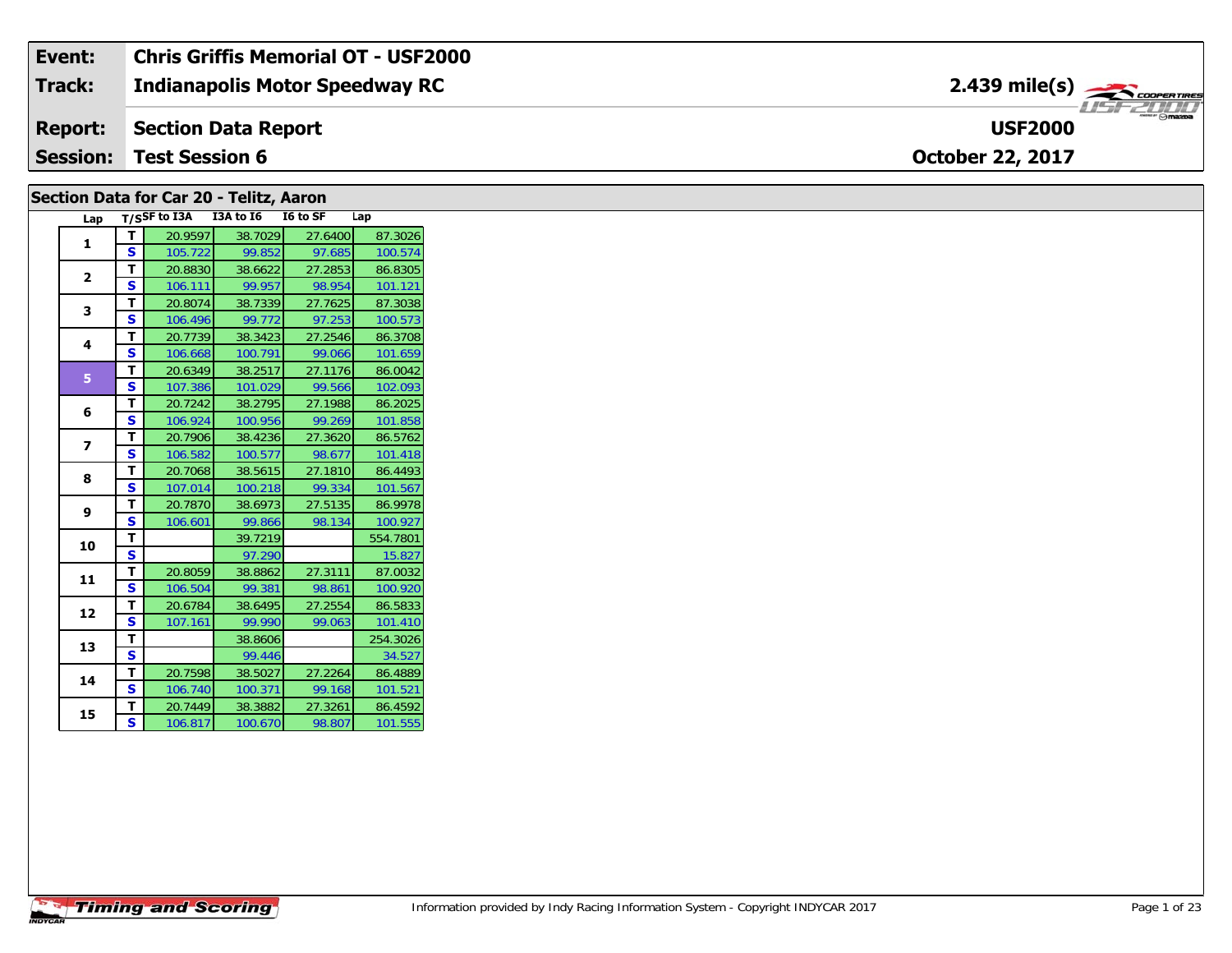| Event:          | Chris Griffis Memorial OT - USF2000   |                                           |
|-----------------|---------------------------------------|-------------------------------------------|
| <b>Track:</b>   | <b>Indianapolis Motor Speedway RC</b> | $2.439$ mile(s) $\rightarrow$ COOPERTIRES |
|                 | <b>Report:</b> Section Data Report    | <b>USF2000</b>                            |
| <b>Session:</b> | <b>Test Session 6</b>                 | <b>October 22, 2017</b>                   |

|                 |                         | Section Data for Car 21 - McEirea, Hunter (R) |                    |                   |                    |
|-----------------|-------------------------|-----------------------------------------------|--------------------|-------------------|--------------------|
| Lap             |                         | T/SSF to I3A I3A to I6                        |                    | I6 to SF          | Lap                |
| $\mathbf{1}$    | T                       | 23.1084                                       | 39.6292            | 27.6804           | 90.4180            |
|                 | $\mathbf{s}$            | 95.892                                        | 97.518             | 97.542            | 97.109             |
| $\overline{2}$  | T.                      | 20.9994                                       | 38.5872            | 27.2725           | 86.8591            |
|                 | S                       | 105.522                                       | 100.151            | 99.001            | 101.088            |
| 3               | T                       | 20.6739                                       | 38.5682            | 27.0928           | 86.3349            |
|                 | S                       | 107.184                                       | 100.200            | 99.657            | 101.702            |
| 4               | T                       | 20.6762                                       | 38.1887            | 27.1717           | 86.0366            |
|                 | S                       | 107.172                                       | 101.196            | 99.368            | 102.054            |
| 5               | T.                      | 20.5882                                       | 46.8147            | 27.3560           | 94.7589            |
|                 | S                       | 107.630                                       | 82.550             | 98.699            | 92.660             |
| 6               | T                       | 20.6456                                       | 38.5096            | 27.1114           | 86.2666            |
|                 | S                       | 107.331                                       | 100.353            | 99.589            | 101.782            |
| $\overline{ }$  | T                       | 20.5782                                       | 38.4825            | 27.1535           | 86.2142            |
|                 | S                       | 107.682                                       | 100.423            | 99.435            | 101.844            |
| 8               | T                       | 20.8405                                       | 39.6484            | 27.1796           | 87.6685            |
|                 | S                       | 106.327                                       | 97.470             | 99.339            | 100.155            |
| 9               | T.                      | 21.7927                                       | 42.6223            | 27.3987           | 91.8137            |
|                 | S                       | 101.681                                       | 90.670             | 98.545            | 95.633             |
| 10              | T                       | 20.7372                                       | 38.6448            | 27.1918           | 86.5738            |
|                 | S                       | 106.857                                       | 100.002            | 99.295            | 101.421            |
| 11              | T.                      | 20.6552                                       | 38.6039            | 27.2595           | 86.5186            |
|                 | S                       | 107.281                                       | 100.108            | 99.048            | 101.486            |
| 12              | т                       |                                               | 42.9569            |                   | 197.4139           |
|                 | $\overline{\mathbf{s}}$ |                                               | 89.963             |                   | 44.477             |
| 13              | Т.                      | 21.8996                                       | 40.2698            | 28.4554           | 90.6248            |
|                 | S                       | 101.185                                       | 95.966             | 94.885            | 96.887             |
| 14              | T.                      | 21.3977                                       | 38.9308            | 28.2157           | 88.5442            |
|                 | S                       | 103.558                                       | 99.267             | 95.691            | 99.164             |
| 15              | T                       | 20.7049                                       | 38.2687            | 27.2396           | 86.2132            |
|                 | S                       | 107.023                                       | 100.984            | 99.120            | 101.845            |
| 16              | T                       | 20.6869                                       | 38.4017            | 27.0995           | 86.1881            |
|                 | S                       | 107.117                                       | 100.635            | 99.633            | 101.875            |
| 17 <sup>2</sup> | T                       | 20.6337                                       | 38.5576            | 27.0771           | 86.2684            |
|                 | S                       | 107.393                                       | 100.228            | 99.715            | 101.780<br>86.3537 |
| 18              | T.<br>S                 | 20.7396<br>106.844                            | 38.4655<br>100.468 | 27.1486<br>99.453 | 101.679            |
|                 | T.                      | 20.5506                                       | 38.4825            | 27.0669           | 86.1000            |
| 19              | S.                      |                                               |                    |                   | 101.979            |
|                 |                         | 107.827                                       | 100.423            | 99.753            |                    |

 $\overline{a}$ 

 $\sim$ 

 $\overline{a}$   $\overline{a}$   $\overline{a}$   $\overline{a}$   $\overline{a}$   $\overline{a}$   $\overline{a}$   $\overline{a}$   $\overline{a}$   $\overline{a}$   $\overline{a}$   $\overline{a}$   $\overline{a}$   $\overline{a}$   $\overline{a}$   $\overline{a}$   $\overline{a}$   $\overline{a}$   $\overline{a}$   $\overline{a}$   $\overline{a}$   $\overline{a}$   $\overline{a}$   $\overline{a}$   $\overline{$ 

 $\mathbf{r}$  ,  $\mathbf{r}$ 

 $\sqrt{2}$ 

 $\sim$ 

 $\sim$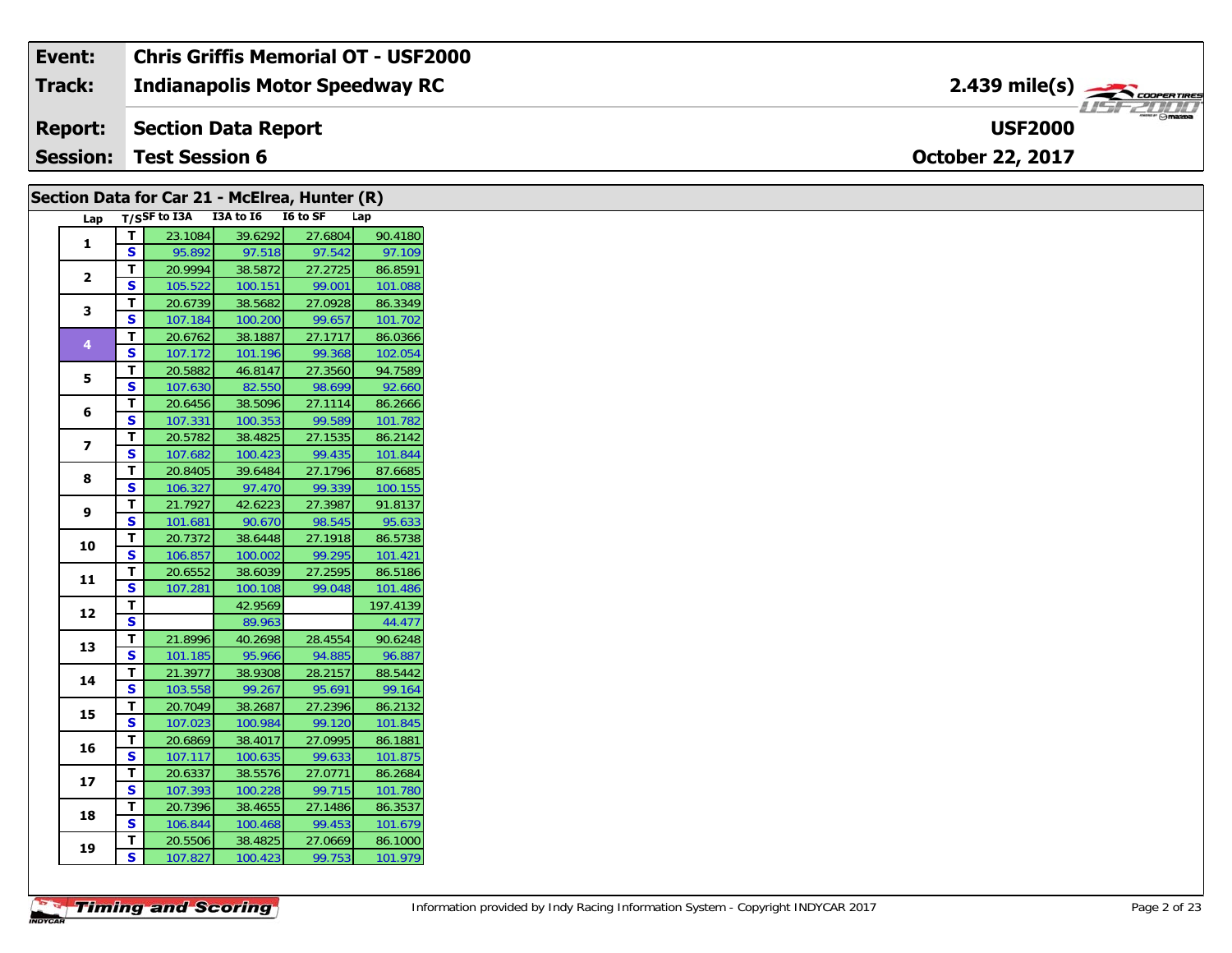| Event:          | <b>Chris Griffis Memorial OT - USF2000</b> |                                           |
|-----------------|--------------------------------------------|-------------------------------------------|
| Track:          | <b>Indianapolis Motor Speedway RC</b>      | $2.439$ mile(s) $\rightarrow$ coorganises |
| <b>Report:</b>  | <b>Section Data Report</b>                 | <b>USF2000</b>                            |
| <b>Session:</b> | <b>Test Session 6</b>                      | <b>October 22, 2017</b>                   |
|                 |                                            |                                           |

# **Section Data for Car 21 - McElrea, Hunter (R)**

|  | Lap |   | T/SSF to I3A | <b>I3A to 16</b> | I6 to SF | Lap      |
|--|-----|---|--------------|------------------|----------|----------|
|  | 20  |   | 20.6172      | 38.7417          | 27.1608  | 86.5197  |
|  |     | s | 107.479      | 99.752           | 99.408   | 101.484  |
|  |     |   | 20.5697      | 38.3338          | 27.0018  | 85.9053  |
|  | 21  | S | 107.727      | 100.813          | 99.993   | 102.210  |
|  | 22  |   |              | 38.6676          |          | 322.8706 |
|  |     | S |              | 99.943           |          | 27.195   |
|  | 23  |   | 20.6144      | 38.4466          | 27.2248  | 86.2858  |
|  |     | s | 107.493      | 100.517          | 99.174   | 101.760  |
|  | 24  |   | 20.6230      | 38.3711          | 27.1073  | 86.1014  |
|  |     | S | 107.448      | 100.715          | 99.604   | 101.977  |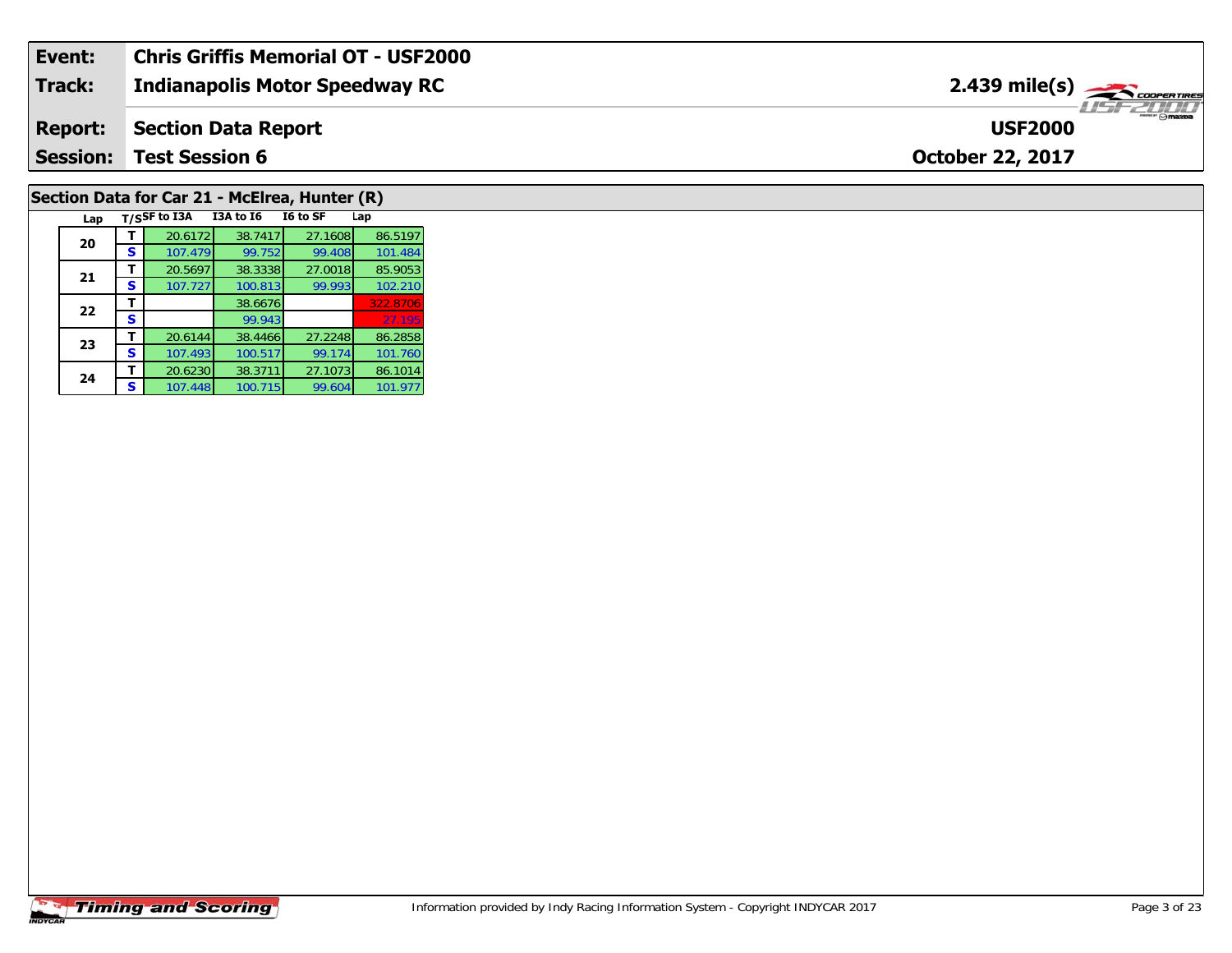| Event:          | <b>Chris Griffis Memorial OT - USF2000</b> |                                      |
|-----------------|--------------------------------------------|--------------------------------------|
| <b>Track:</b>   | <b>Indianapolis Motor Speedway RC</b>      | $2.439$ mile(s) $\rightarrow$        |
| <b>Report:</b>  | Section Data Report                        | $\mathbb{R}$ mazon<br><b>USF2000</b> |
| <b>Session:</b> | <b>Test Session 6</b>                      | <b>October 22, 2017</b>              |

|                         |                         | Section Data for Car 22 - Gutierrez, Andres (R) |         |         |          |
|-------------------------|-------------------------|-------------------------------------------------|---------|---------|----------|
| Lap                     |                         | T/SSF to I3A I3A to I6 I6 to SF                 |         |         | Lap      |
| 1                       | $\mathbf{T}$            | 20.8554                                         | 38.7415 | 27.4634 | 87.0603  |
|                         | $\overline{\mathbf{s}}$ | 106.251                                         | 99.752  | 98.313  | 100.854  |
| $\mathbf{2}$            | T                       | 20.7010                                         | 38.2811 | 27.1390 | 86.1211  |
|                         | <b>S</b>                | 107.044                                         | 100.952 | 99.488  | 101.954  |
| 3                       | T                       | 20.6343                                         | 38.0987 | 27.0710 | 85.8040  |
|                         | $\mathbf{s}$            | 107.390                                         | 101.435 | 99.738  | 102.331  |
| 4                       | $\mathbf{T}$            | 20.6124                                         | 38.0844 | 27.0884 | 85.7852  |
|                         | <b>S</b>                | 107.504                                         | 101.473 | 99.674  | 102.353  |
| 5                       | $\mathbf T$             | 20.9800                                         | 38.4095 | 27.0957 | 86.4852  |
|                         | $\mathbf{s}$            | 105.620                                         | 100.614 | 99.647  | 101.525  |
| 6                       | T                       | 20.6441                                         | 38.0734 | 27.0668 | 85.7843  |
|                         | S                       | 107.339                                         | 101.503 | 99.753  | 102.354  |
| $\overline{\mathbf{z}}$ | $\mathbf T$             | 20.8709                                         | 38.2706 | 27.1861 | 86.3276  |
|                         | <b>S</b>                | 106.172                                         | 100.979 | 99.315  | 101.710  |
| 8                       | T                       | 20.7677                                         | 38.5699 | 27.0648 | 86.4024  |
|                         | $\mathbf{s}$            | 106.700                                         | 100.196 | 99.761  | 101.622  |
| 9                       | $\mathbf{T}$            | 20.7489                                         | 38.4665 | 27.1467 | 86.3621  |
|                         | <b>S</b>                | 106.796                                         | 100.465 | 99.460  | 101.670  |
| 10                      | T                       | 20.6665                                         | 38.3360 | 27.1425 | 86.1450  |
|                         | <b>S</b>                | 107.222                                         | 100.807 | 99.475  | 101.926  |
| 11                      | T                       | 20.5733                                         | 38.3775 | 27.1329 | 86.0837  |
|                         | <b>S</b>                | 107.708                                         | 100.698 | 99.510  | 101.998  |
| 12                      | $\mathbf{T}$            | 20.5453                                         | 38.2054 | 27.0838 | 85.8345  |
|                         | $\mathbf{s}$            | 107.855                                         | 101.152 | 99.691  | 102.295  |
| 13                      | T                       |                                                 | 39.7337 |         | 267.7096 |
|                         | $\overline{\mathbf{s}}$ |                                                 | 97.261  |         | 32.798   |
| 14                      | $\overline{t}$          | 20.7830                                         | 38.3103 | 27.2844 | 86.3777  |
|                         | <b>S</b>                | 106.621                                         | 100.875 | 98.958  | 101.651  |
| 15                      | T                       | 20.6574                                         | 38.7459 | 27.0286 | 86.4319  |
|                         | $\mathbf{s}$            | 107.270                                         | 99.741  | 99.894  | 101.587  |
| 16                      | T                       | 20.5009                                         | 38.2726 | 26.9262 | 85.6997  |
|                         | S                       | 108.088                                         | 100.974 | 100.274 | 102.455  |
| 17                      | $\mathbf{T}$            | 20.5488                                         | 38.3592 | 27.0020 | 85.9100  |
|                         | S                       | 107.836                                         | 100.746 | 99.993  | 102.205  |
| 18                      | T.                      | 20.5849                                         | 38.1649 | 27.1827 | 85.9325  |
|                         | <b>S</b>                | 107.647                                         | 101.259 | 99.328  | 102.178  |
| 19                      | T                       | 20.7429                                         | 38.2171 | 28.4755 | 87.4355  |
|                         | S                       | 106.827                                         | 101.121 | 94.818  | 100.421  |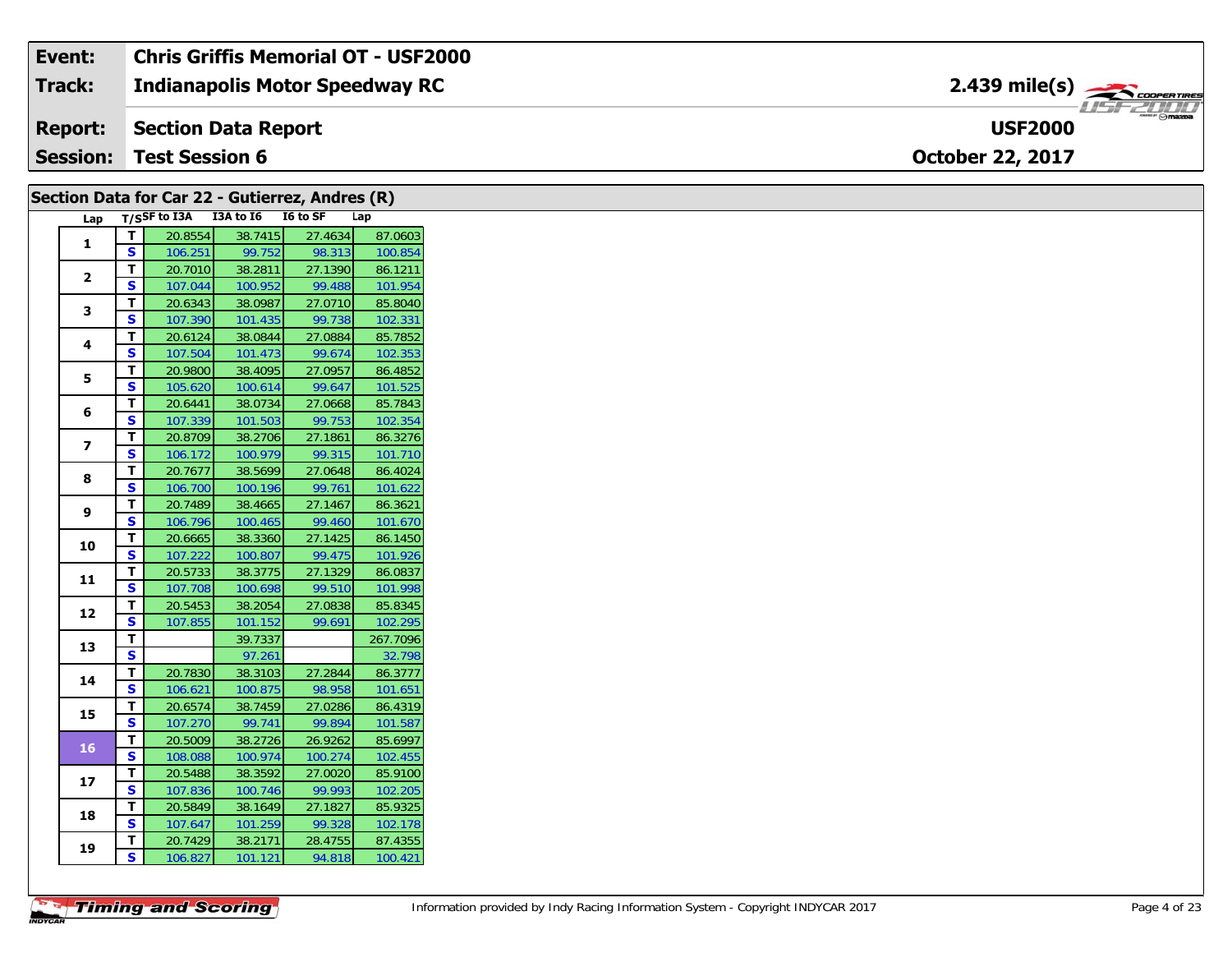| Event:                                          | <b>Chris Griffis Memorial OT - USF2000</b>       |                                         |  |  |  |  |  |  |  |
|-------------------------------------------------|--------------------------------------------------|-----------------------------------------|--|--|--|--|--|--|--|
| <b>Track:</b>                                   | <b>Indianapolis Motor Speedway RC</b>            | $2.439$ mile(s) $\leftarrow$ coorganger |  |  |  |  |  |  |  |
| <b>Report:</b>                                  | <b>Section Data Report</b>                       | LISF 2000<br><b>USF2000</b>             |  |  |  |  |  |  |  |
| <b>Session:</b>                                 | <b>Test Session 6</b><br><b>October 22, 2017</b> |                                         |  |  |  |  |  |  |  |
| Section Data for Car 22 - Gutierrez, Andres (R) |                                                  |                                         |  |  |  |  |  |  |  |

### **Timing and Scoring**

**Lap T/SSF to I3A I3A to I6 I6 to SF Lap** 

**d T** 20.6269 38.8838 27.0262 86.5369<br>**S** 107.428 99.387 99.903 101.464

101.464

**20**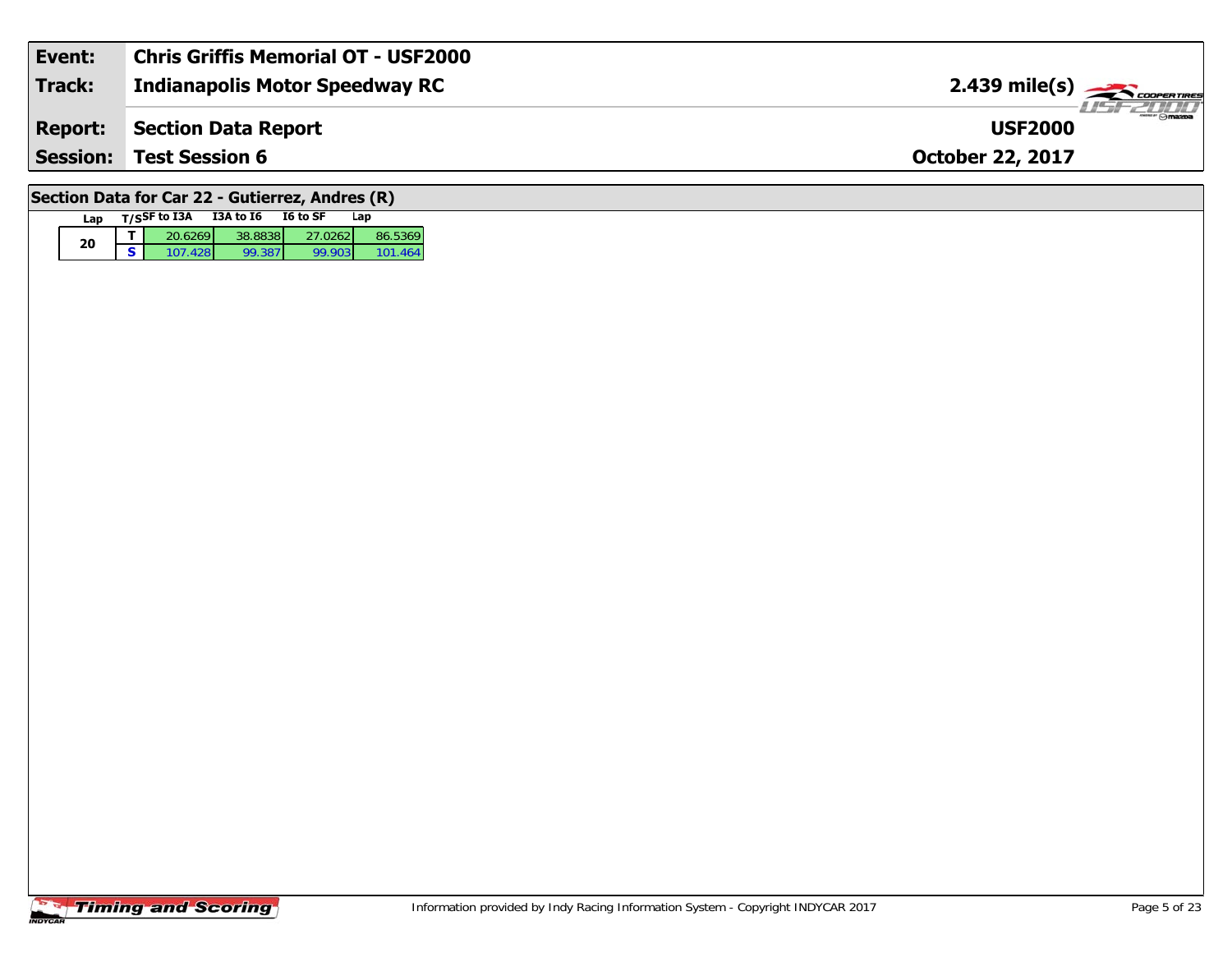| Event:          | Chris Griffis Memorial OT - USF2000   |                                                  |
|-----------------|---------------------------------------|--------------------------------------------------|
| <b>Track:</b>   | <b>Indianapolis Motor Speedway RC</b> | $2.439$ mile(s) $\rightarrow$ coorewines         |
|                 | <b>Report:</b> Section Data Report    | $m_{\text{max}}$ $\odot$ mazpa<br><b>USF2000</b> |
| <b>Session:</b> | <b>Test Session 6</b>                 | <b>October 22, 2017</b>                          |

### **Section Data for Car 23 - Kohl, Lucas**

| Lap            |                         | T/SSF to I3A | I3A to I6 | I6 to SF | Lap      |
|----------------|-------------------------|--------------|-----------|----------|----------|
| 1              | T                       | 20.7747      | 38.8974   | 27.5534  | 87.2255  |
|                | S                       | 106.664      | 99.352    | 97.992   | 100.663  |
| $\overline{2}$ | т                       | 20.8016      | 38.7051   | 27.3771  | 86.8838  |
|                | S                       | 106.526      | 99.846    | 98.623   | 101.059  |
| 3              | Т                       | 20.7178      | 39.2363   | 27.4490  | 87.4031  |
|                | S                       | 106.957      | 98.494    | 98.364   | 100.459  |
| 4              | т                       | 20.8301      | 43.0959   | 27.5204  | 91.4464  |
|                | S                       | 106.380      | 89.673    | 98.109   | 96.017   |
| 5              | т                       |              | 38.7646   |          | 119.2509 |
|                | S                       |              | 99.693    |          | 73.630   |
|                | т                       | 20.8149      | 38.7531   | 27.3473  | 86.9153  |
| 6              | S                       | 106.458      | 99.722    | 98.730   | 101.022  |
| 7              | T                       | 20.6340      | 38.7177   | 27.2691  | 86.6208  |
|                | S                       | 107.391      | 99.813    | 99.013   | 101.366  |
| 8              | T                       | 21.2844      | 38.9214   | 27.2208  | 87.4266  |
|                | $\overline{\mathbf{s}}$ | 104.110      | 99.291    | 99.189   | 100.432  |
| 9              | т                       | 20.8106      | 38.6329   | 27.3931  | 86.8366  |
|                | S                       | 106.480      | 100.032   | 98.565   | 101.114  |
| 10             | т                       | 20.7449      | 38.7727   | 27.2886  | 86.8062  |
|                | S                       | 106.817      | 99.672    | 98.942   | 101.149  |
| 11             | т                       | 20.7696      | 38.7439   | 27.3595  | 86.8730  |
|                | $\overline{\mathbf{s}}$ | 106.690      | 99.746    | 98.686   | 101.072  |
|                | T                       | 20.6964      | 38.8105   | 27.6319  | 87.1388  |
| 12             | S                       | 107.067      | 99.575    | 97.713   | 100.763  |
| 13             | T                       | 20.7446      | 38.9729   | 27.3418  | 87.0593  |
|                | S                       | 106.819      | 99.160    | 98.750   | 100.855  |
| 14             | T                       |              | 45.5053   |          | 186.6208 |
|                | S                       |              | 84.925    |          | 47.049   |
| 15             | T                       | 21.2526      | 39.0827   | 30.8043  | 91.1396  |
|                | S                       | 104.265      | 98.881    | 87.650   | 96.340   |
| 16             | T                       | 20.6600      | 38.5433   | 27.2722  | 86.4755  |
|                | S                       | 107.256      | 100.265   | 99.002   | 101.536  |
| 17             | T                       | 20.7033      | 38.3451   | 27.3446  | 86.3930  |
|                | S                       | 107.032      | 100.783   | 98.740   | 101.633  |
| 18             | Т                       | 20.5027      | 38.3130   | 27.1635  | 85.9792  |
|                | S                       | 108.079      | 100.868   | 99.398   | 102.122  |
| 19             | т                       | 20.6570      | 38.5290   | 27.1528  | 86.3388  |
|                | S                       | 107.272      | 100.302   | 99.437   | 101.697  |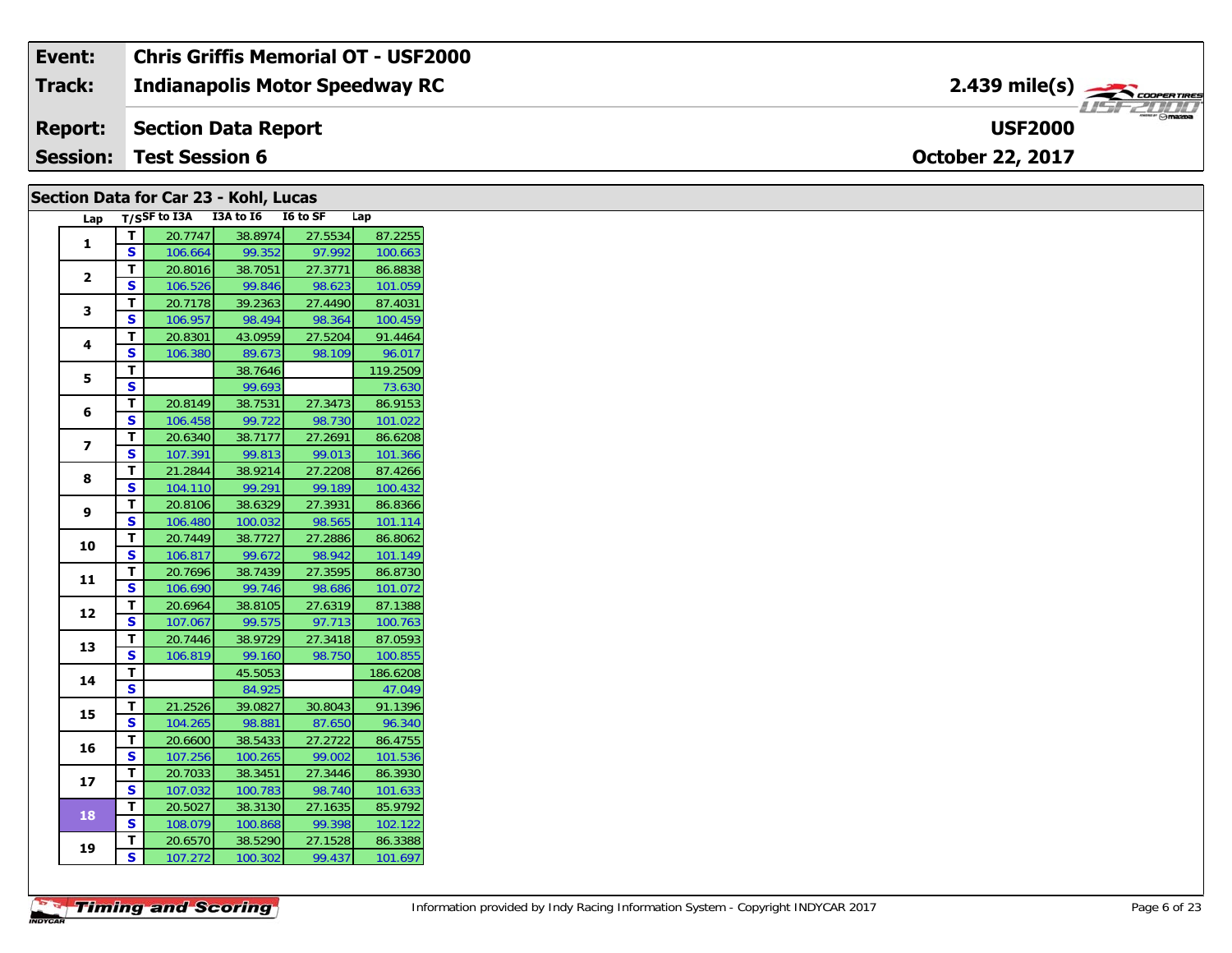| Event:          | Chris Griffis Memorial OT - USF2000   |                               |
|-----------------|---------------------------------------|-------------------------------|
| <b>Track:</b>   | <b>Indianapolis Motor Speedway RC</b> | $2.439$ mile(s) $\rightarrow$ |
| <b>Report:</b>  | Section Data Report                   | <b>USF2000</b>                |
| <b>Session:</b> | <b>Test Session 6</b>                 | <b>October 22, 2017</b>       |

|                |              | Section Data for Car 24 - Edenholm, Zoey (R) |          |         |          |
|----------------|--------------|----------------------------------------------|----------|---------|----------|
|                |              | Lap T/SSF to I3A I3A to I6 I6 to SF          |          |         | Lap      |
| $\mathbf{1}$   | T            | 21.4576                                      | 40.9041  | 29.1072 | 91.4689  |
|                | <b>S</b>     | 103.269                                      | 94.478   | 92.761  | 95.993   |
| $\mathbf{2}$   | T.           | 21.3752                                      | 40.1623  | 28.0781 | 89.6156  |
|                | S            | 103.667                                      | 96.223   | 96.160  | 97.978   |
| 3              | т            | 21.0922                                      | 40.0980  | 27.9678 | 89.1580  |
|                | <b>S</b>     | 105.058                                      | 96.378   | 96.540  | 98.481   |
| 4              | T            | 21.0504                                      | 41.5204  | 27.9312 | 90.5020  |
|                | S            | 105.267                                      | 93.076   | 96.666  | 97.019   |
| 5              | T.           | 21.7638                                      | 40.4187  | 28.0930 | 90.2755  |
|                | S            | 101.816                                      | 95.613   | 96.109  | 97.262   |
|                | т            | 27.6823                                      | 42.0021  | 27.8490 | 97.5334  |
| 6              | S            | 80.048                                       | 92.008   | 96.951  | 90.025   |
|                | T            | 21.3066                                      | 40.8579  | 28.0092 | 90.1737  |
| $\overline{ }$ | <b>S</b>     | 104.001                                      | 94.585   | 96.397  | 97.372   |
|                | $\mathbf{T}$ | 21.1551                                      | 40.3420  | 27.8111 | 89.3082  |
| 8              | S            | 104.746                                      | 95.795   | 97.084  | 98.316   |
|                | T            | 21.2310                                      | 39.7813  | 27.9132 | 88.9255  |
| 9              | S            | 104.371                                      | 97.145   | 96.728  | 98.739   |
|                | T            | 21.2829                                      | 39.8134  | 27.9315 | 89.0278  |
| 10             | <b>S</b>     | 104.117                                      | 97.066   | 96.665  | 98.625   |
|                | Т            |                                              | 46.0552  |         | 357.6178 |
| 11             | S            |                                              | 83.911   |         | 24.552   |
|                | T.           | 22.4317                                      | 40.6042  | 29.4495 | 92.4854  |
| 12             | <b>S</b>     | 98.785                                       | 95.176   | 91.682  | 94.938   |
|                | T            | 21.1679                                      | 41.3912  | 27.5360 | 90.0951  |
| 13             | S            | 104.683                                      | 93.366   | 98.053  | 97.457   |
|                | T.           | 21.1125                                      | 39.8787  | 27.5733 | 88.5645  |
| 14             | S            | 104.957                                      | 96.908   | 97.921  | 99.141   |
|                | T            | 21.1105                                      | 40.6406  | 28.3704 | 90.1215  |
| 15             | <b>S</b>     | 104.967                                      | 95.091   | 95.170  | 97.428   |
|                | Т            | 21.0675                                      | 39.9102  | 27.6199 | 88.5976  |
| 16             | S            | 105.181                                      | 96.831   | 97.756  | 99.104   |
|                | T            | 21.1261                                      | 40.2698  | 27.7679 | 89.1638  |
| 17             | S            | 104.890                                      | 95.966   | 97.235  | 98.475   |
|                | т            | 21.1141                                      | 332.9291 | 27.8099 | 381.8531 |
| 18             | <b>S</b>     | 104.949                                      | 11.608   | 97.088  | 22.994   |
|                |              |                                              |          |         |          |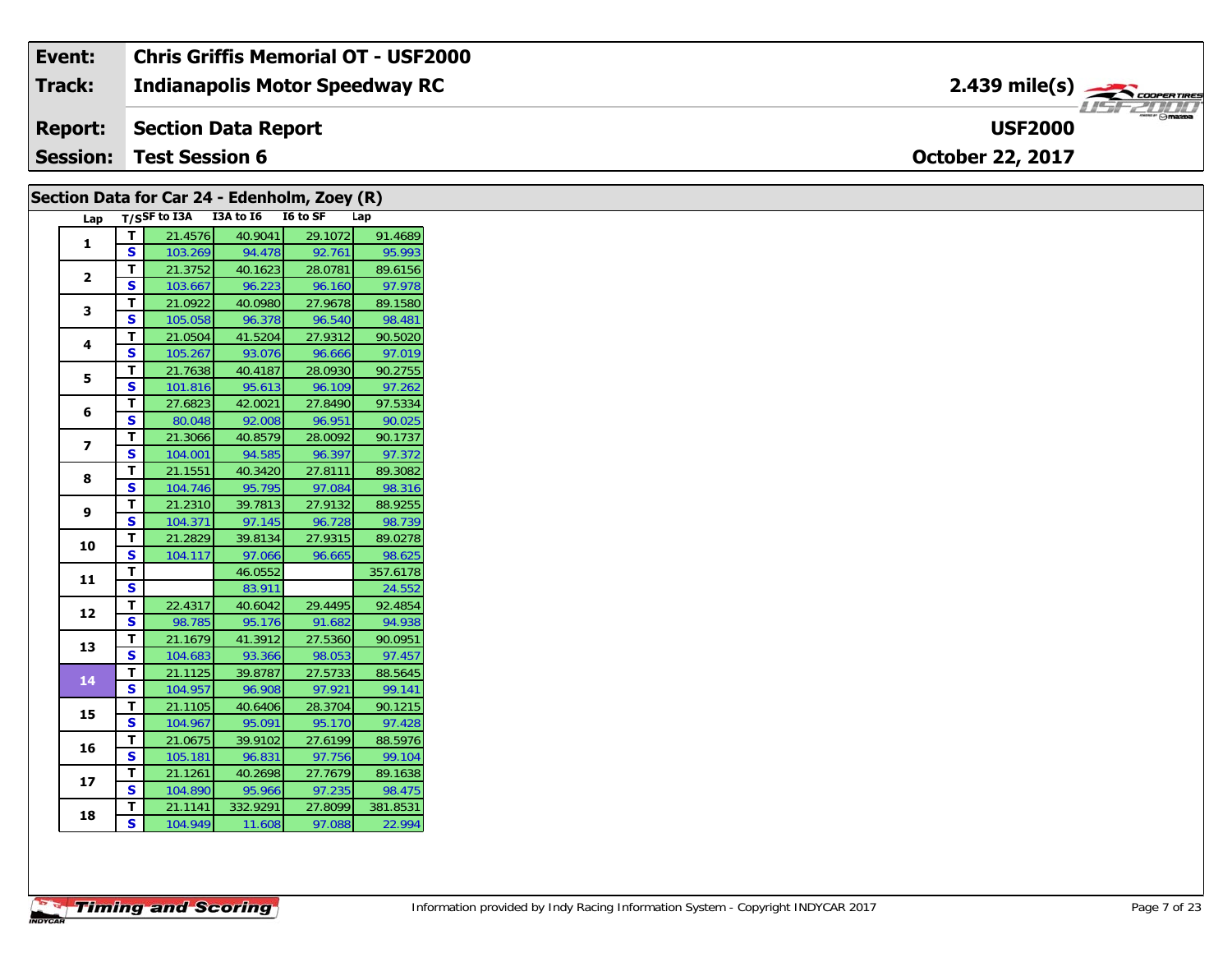| Event:          | <b>Chris Griffis Memorial OT - USF2000</b> |                                                              |  |
|-----------------|--------------------------------------------|--------------------------------------------------------------|--|
| Track:          | <b>Indianapolis Motor Speedway RC</b>      | $2.439$ mile(s) $\overbrace{\hspace{2.5cm}}^{3}$ coorentines |  |
| <b>Report:</b>  | Section Data Report                        | <b>USF2000</b>                                               |  |
| <b>Session:</b> | <b>Test Session 6</b>                      | <b>October 22, 2017</b>                                      |  |

| Section Data for Car 25 - Finlayson, Elliott (R) |              |                                     |                   |         |                   |
|--------------------------------------------------|--------------|-------------------------------------|-------------------|---------|-------------------|
|                                                  |              | Lap T/SSF to I3A I3A to I6 I6 to SF |                   |         | Lap               |
| $\mathbf{1}$                                     | T.           | 20.9886                             | 39.3547           | 27.9844 | 88.3277           |
|                                                  | $\mathbf{s}$ | 105.577                             | 98.198            | 96.482  | 99.407            |
| $\overline{2}$                                   | T            | 21.2648                             | 38.9294           | 27.5984 | 87.7926           |
|                                                  | $\mathbf{s}$ | 104.205                             | 99.271            | 97.832  | 100.013           |
| 3                                                | T            | 20.9125                             | 38.8078           | 27.5286 | 87.2489           |
|                                                  | S            | 105.961                             | 99.582            | 98.080  | 100.636           |
| 4                                                | T            | 20.9518                             | 38.8271           | 27.5623 | 87.3412           |
|                                                  | S.           | 105.762                             | 99.532            | 97.960  | 100.530           |
| 5 <sup>1</sup>                                   | T            | 20.8375                             | 38.6847           | 27.4330 | 86.9552           |
|                                                  | $\mathbf{s}$ | 106.342                             | 99.899            | 98.422  | 100.976           |
| 6                                                | T            | 21.1895                             | 39.0826           | 27.5540 | 87.8261           |
|                                                  | S            | 104.576                             | 98.881            | 97.989  | 99.975            |
| $\overline{ }$                                   | T.           | 20.9475                             | 39.5589           | 27.6401 | 88.1465           |
|                                                  | <b>S</b>     | 105.784                             | 97.691            | 97.684  | 99.611            |
| 8                                                | T            |                                     | 41.3998           |         | 488.2171          |
|                                                  | S<br>T       | 21.1388                             | 93.347            | 28.0844 | 17.985            |
| 9                                                | $\mathbf{s}$ | 104.827                             | 38.8793<br>99.399 | 96.139  | 88.1025<br>99.661 |
|                                                  | T            | 21.0782                             | 38.4503           | 27.4430 | 86.9715           |
| 10                                               | <b>S</b>     | 105.128                             | 100.508           | 98.386  | 100.957           |
|                                                  | T            | 20.7023                             | 38.7516           | 27.5602 | 87.0141           |
| 11                                               | S            | 107.037                             | 99.726            | 97.967  | 100.908           |
|                                                  | T.           | 20.9239                             | 38.9597           | 27.3989 | 87.2825           |
| 12                                               | <b>S</b>     | 105.903                             | 99.193            | 98.544  | 100.597           |
|                                                  | T.           | 20.8865                             | 38.7870           | 27.4811 | 87.1546           |
| 13                                               | S            | 106.093                             | 99.635            | 98.249  | 100.745           |
|                                                  | T.           | 20.9179                             | 39.0684           | 27.7436 | 87.7299           |
| 14                                               | S            | 105.934                             | 98.917            | 97.320  | 100.084           |
| 15                                               | T.           | 22.9588                             | 46.0885           | 27.9294 | 96.9767           |
|                                                  | S.           | 96.517                              | 83.851            | 96.672  | 90.541            |
| 16                                               | T.           | 20.8463                             | 38.8969           | 30.4380 | 90.1812           |
|                                                  | S            | 106.297                             | 99.354            | 88.705  | 97.364            |
| 17                                               | T.           | 20.7874                             | 38.9492           | 27.4594 | 87.1960           |
|                                                  | S.           | 106.599                             | 99.220            | 98.327  | 100.697           |
|                                                  |              |                                     |                   |         |                   |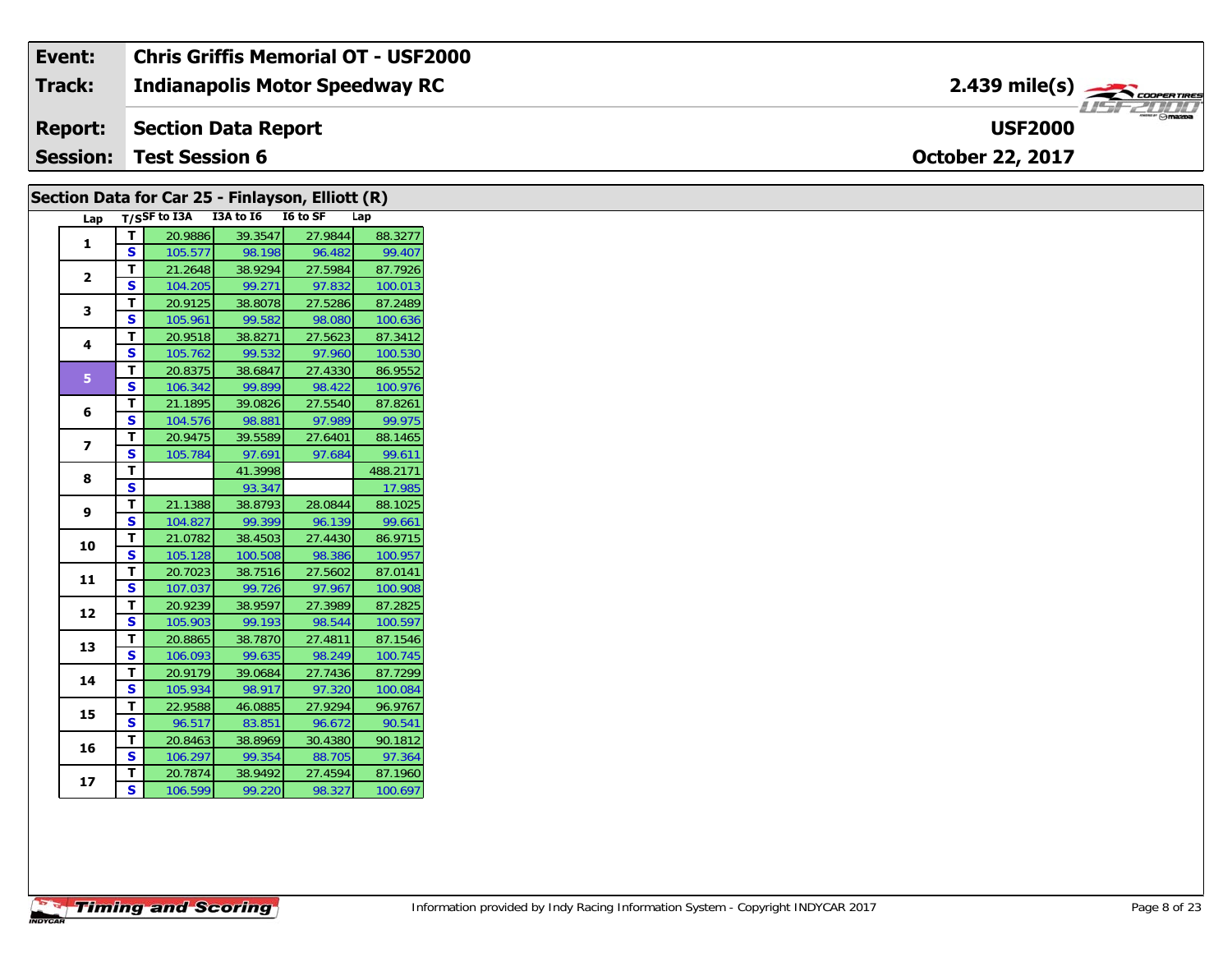| Event:          | <b>Chris Griffis Memorial OT - USF2000</b> |                                           |
|-----------------|--------------------------------------------|-------------------------------------------|
| <b>Track:</b>   | <b>Indianapolis Motor Speedway RC</b>      | $2.439$ mile(s) $\rightarrow$ COOPERTIRES |
| <b>Report:</b>  | <b>Section Data Report</b>                 | <b>USF2000</b>                            |
| <b>Session:</b> | <b>Test Session 6</b>                      | <b>October 22, 2017</b>                   |

| Section Data for Car 27 - O'Keeffe, Callan (R) |              |                                     |         |         |          |
|------------------------------------------------|--------------|-------------------------------------|---------|---------|----------|
|                                                |              | Lap T/SSF to I3A I3A to I6 I6 to SF |         |         | Lap      |
|                                                | T            | 20.8272                             | 38.7602 | 27.4340 | 87.0214  |
| $\mathbf{1}$                                   | S.           | 106.395                             | 99.704  | 98.418  | 100.899  |
|                                                | T.           | 20.7012                             | 38.5465 | 27.1788 | 86.4265  |
| $\overline{2}$                                 | S.           | 107.043                             | 100.257 | 99.342  | 101.594  |
|                                                | T.           | 22.2357                             | 41.9785 | 27.2580 | 91.4722  |
| 3                                              | S.           | 99.655                              | 92.060  | 99.053  | 95.990   |
|                                                | T.           | 20.7613                             | 38.4362 | 27.1572 | 86.3547  |
| 4                                              | S.           | 106.733                             | 100.544 | 99.421  | 101.678  |
|                                                | T.           | 20.7738                             | 38.5212 | 27.2750 | 86.5700  |
| 5                                              | S            | 106.668                             | 100.323 | 98.992  | 101.425  |
|                                                | T.           | 20.8083                             | 38.7698 | 27.3182 | 86.8963  |
| 6                                              | S            | 106.492                             | 99.679  | 98.835  | 101.045  |
|                                                | T.           |                                     | 42.7116 |         | 480.7722 |
| $\overline{z}$                                 | S            |                                     | 90.480  |         | 18.263   |
|                                                | T.           | 21.9101                             | 39.0271 | 28.2107 | 89.1479  |
| 8                                              | <b>S</b>     | 101.136                             | 99.022  | 95.708  | 98.493   |
|                                                | T.           | 20.6737                             | 38.3369 | 27.1274 | 86.1380  |
| 9                                              | S.           | 107.185                             | 100.805 | 99.530  | 101.934  |
|                                                | T.           | 20.7128                             | 38.3617 | 27.2049 | 86.2794  |
| 10                                             | S            | 106.983                             | 100.740 | 99.247  | 101.767  |
|                                                | T.           | 20.8413                             | 38.3733 | 27.2017 | 86.4163  |
| 11                                             | <b>S</b>     | 106.323                             | 100.709 | 99.259  | 101.606  |
|                                                | T            | 20.6895                             | 38.4110 | 27.2196 | 86.3201  |
| 12                                             | <b>S</b>     | 107.103                             | 100.610 | 99.193  | 101.719  |
|                                                | T.           | 20.6685                             | 39.4244 | 27.1422 | 87.2351  |
| 13                                             | S.           | 107.212                             | 98.024  | 99.476  | 100.652  |
|                                                | T.           | 20.7177                             | 38.4729 | 27.2684 | 86.4590  |
| 14                                             | S.           | 106.957                             | 100.449 | 99.016  | 101.556  |
|                                                | T.           | 25.8438                             | 39.1353 | 27.2221 | 92.2012  |
| 15                                             | S            | 85.742                              | 98.748  | 99.184  | 95.231   |
|                                                | T.           |                                     | 40.2498 |         | 531.6530 |
| 16                                             | S            |                                     | 96.014  |         | 16.515   |
|                                                | Τ.           | 20.9771                             | 38.4255 | 27.2060 | 86.6086  |
| 17                                             | $\mathbf{s}$ | 105.635                             | 100.572 | 99.243  | 101.380  |
|                                                | T.           | 20.6188                             | 38.3430 | 27.1081 | 86.0699  |
| <b>18</b>                                      | S.           | 107.470                             | 100.789 | 99.601  | 102.015  |
|                                                |              |                                     |         |         |          |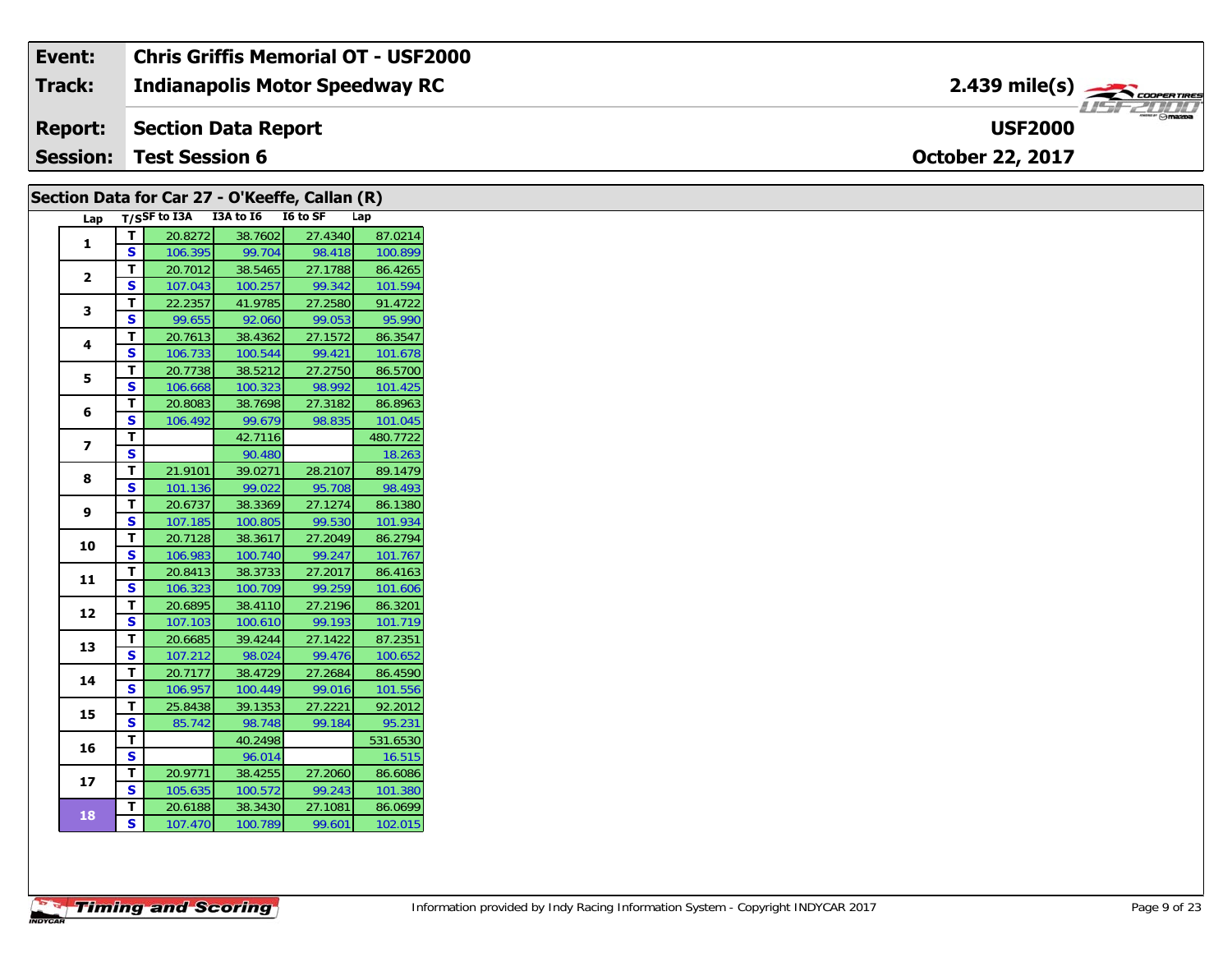#### Event: **Chris Griffis Memorial OT - USF2000** 2.439 mile(s) **Track: Indianapolis Motor Speedway RC Report: Section Data Report USF2000 Session: Test Session 6** October 22, 2017

|                |                         |                            |         | Section Data for Car 31 - Lindh, Rasmus (R) |          |
|----------------|-------------------------|----------------------------|---------|---------------------------------------------|----------|
|                |                         | Lap T/SSF to I3A I3A to I6 |         | I6 to SF                                    | Lap      |
| $\mathbf{1}$   | $\mathbf{T}$            | 20.8094                    | 38.8004 | 27.7198                                     | 87.3296  |
|                | S                       | 106.486                    | 99.601  | 97.403                                      | 100.543  |
| $\mathbf{2}$   | T                       | 20.6612                    | 38.6731 | 27.1101                                     | 86.4444  |
|                | S                       | 107.250                    | 99.929  | 99.594                                      | 101.573  |
| 3              | T.                      | 20.5989                    | 38.6550 | 27.2138                                     | 86.4677  |
|                | S.                      | 107.574                    | 99.975  | 99.214                                      | 101.545  |
| 4              | T.                      | 20.5370                    | 38.4900 | 27.1402                                     | 86.1672  |
|                | S.                      | 107.898                    | 100.404 | 99.483                                      | 101.900  |
| 5              | T.                      | 20.6603                    | 38.4798 | 27.0866                                     | 86.2267  |
|                | S.                      | 107.254                    | 100.430 | 99.680                                      | 101.829  |
| 6              | T.                      | 21.0953                    | 41.7964 | 27.2006                                     | 90.0923  |
|                | S                       | 105.043                    | 92.461  | 99.263                                      | 97.460   |
| $\overline{z}$ | T.                      | 31.6733                    | 52.5330 | 31.6777                                     | 115.8840 |
|                | S.                      | 69.961                     | 73.564  | 85.233                                      | 75.769   |
|                | T.                      | 20.7581                    | 38.5015 | 27.2237                                     | 86.4833  |
| 8              | S.                      | 106.749                    | 100.374 | 99.178                                      | 101.527  |
|                | T.                      | 20.6950                    | 38.5551 | 27.2997                                     | 86.5498  |
| 9              | S                       | 107.075                    | 100.234 | 98.902                                      | 101.449  |
|                | T.                      | 20.6986                    | 38.4793 | 27.2373                                     | 86.4152  |
| 10             | S                       | 107.056                    | 100.432 | 99.129                                      | 101.607  |
|                | T.                      |                            | 41.5178 |                                             | 353.5510 |
| 11             | $\overline{\mathbf{s}}$ |                            | 93.082  |                                             | 24.835   |
|                | T                       | 21.0429                    | 38.5479 | 27.8554                                     | 87.4462  |
| 12             | <b>S</b>                | 105.304                    | 100.253 | 96.929                                      | 100.409  |
|                | T.                      | 20.8178                    | 38.5455 | 27.5519                                     | 86.9152  |
| 13             | S.                      | 106.443                    | 100.259 | 97.997                                      | 101.023  |
|                | T.                      | 20.4712                    | 38.4580 | 27.2038                                     | 86.1330  |
| 14             | S.                      | 108.245                    | 100.487 | 99.251                                      | 101.940  |
|                | T.                      | 20.6658                    | 38.3640 | 27.5763                                     | 86.6061  |
| 15             | S.                      | 107.226                    | 100.734 | 97.910                                      | 101.383  |
|                | T.                      | 20.5646                    | 38.3497 | 27.1093                                     | 86.0236  |
| <b>16</b>      | S.                      | 107.754                    | 100.771 | 99.597                                      | 102.070  |
|                | T.                      | 20.5363                    | 38.4916 | 27.1392                                     | 86.1671  |
| 17             | S.                      | 107.902                    | 100.400 | 99.487                                      | 101.900  |
|                | T.                      | 20.6533                    | 38.5007 | 27.1187                                     | 86.2727  |
| 18             | S                       | 107.291                    | 100.376 | 99.562                                      | 101.775  |
|                |                         |                            |         |                                             |          |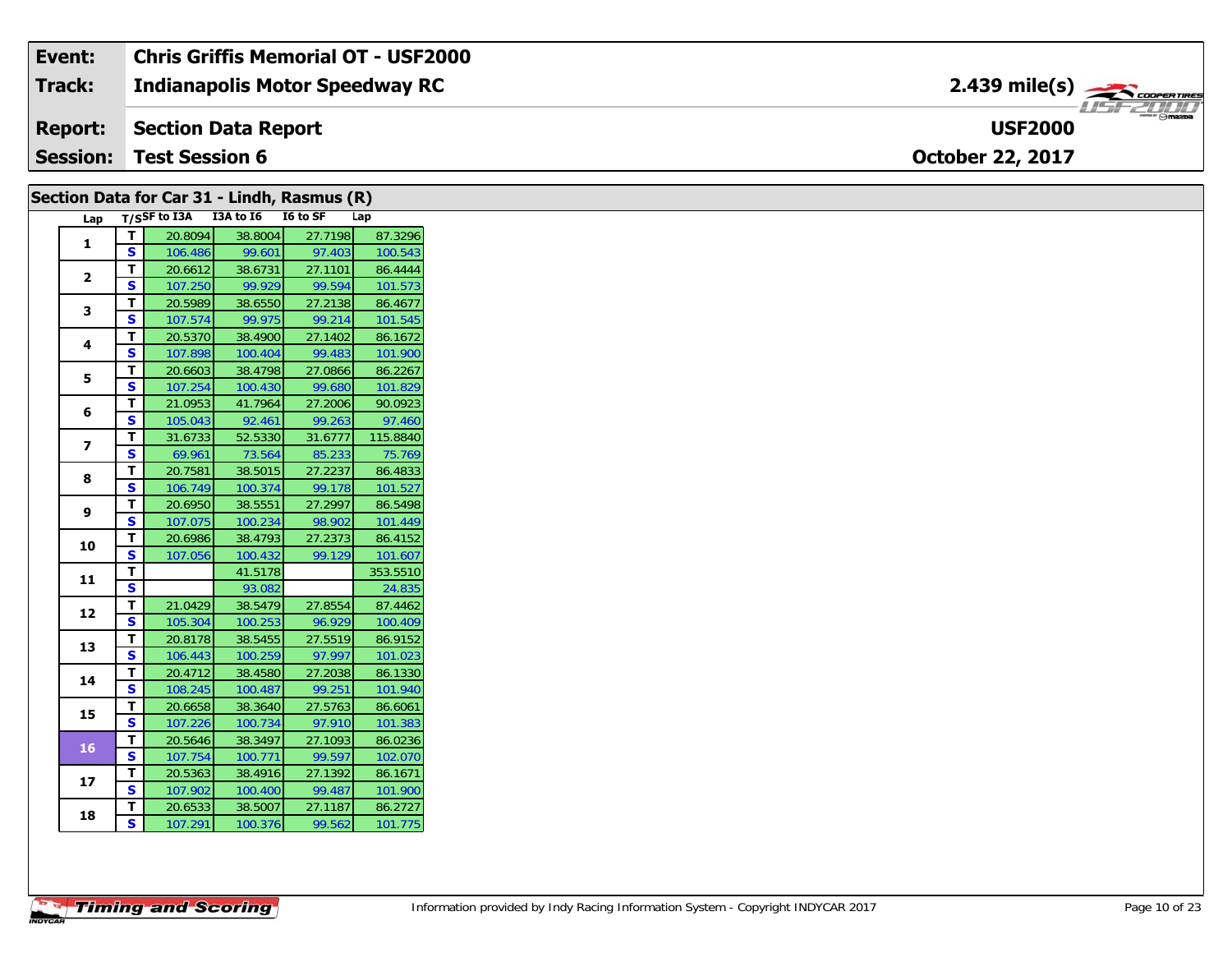| Event:          | <b>Chris Griffis Memorial OT - USF2000</b> |                               |
|-----------------|--------------------------------------------|-------------------------------|
| Track:          | Indianapolis Motor Speedway RC             | $2.439$ mile(s) $\rightarrow$ |
| Report:         | Section Data Report                        | <b>USF2000</b>                |
| <b>Session:</b> | Test Session 6                             | <b>October 22, 2017</b>       |

|                |               |                                     |                   | Section Data for Car 32 - Conwright, Jaden (R) |                    |
|----------------|---------------|-------------------------------------|-------------------|------------------------------------------------|--------------------|
|                |               | Lap T/SSF to I3A I3A to I6 I6 to SF |                   |                                                | Lap                |
| 1              | $\mathbf{T}$  | 21.1840                             | 39.1185           | 27.8096                                        | 88.1121            |
|                | <b>S</b>      | 104.603                             | 98.791            | 97.089                                         | 99.650             |
| $\mathbf{2}$   | T             | 20.8655                             | 38.4827           | 27.4491                                        | 86.7973            |
|                | <b>S</b>      | 106.200                             | 100.423           | 98.364                                         | 101.160            |
| $\overline{3}$ | T             | 20.7427                             | 38.6030           | 27.2476                                        | 86.5933            |
|                | <b>S</b>      | 106.828                             | 100.110           | 99.091                                         | 101.398            |
| 4              | T             | 20.9503                             | 38.6594           | 27.8059                                        | 87.4156            |
|                | S             | 105.770                             | 99.964            | 97.102                                         | 100.444            |
| 5              | T             | 20.7718                             | 38.7556           | 27.4248                                        | 86.9522            |
|                | <b>S</b>      | 106.679                             | 99.716            | 98.451                                         | 100.980            |
| 6              | T             | 25.6504                             | 48.3169           | 30.1164                                        | 104.0837           |
|                | $\mathbf{s}$  | 86.389                              | 79.983            | 89.652                                         | 84.359             |
| $\overline{ }$ | T             | 21.4764                             | 39.3866           | 32.4590                                        | 93.3220            |
|                | <b>S</b>      | 103.179                             | 98.118            | 83.182                                         | 94.087             |
| 8              | T.            | 20.7091                             | 38.5355           | 27.5328                                        | 86.7774            |
|                | <b>S</b>      | 107.002                             | 100.285           | 98.065                                         | 101.183            |
| 9              | T             |                                     | 39.8231           |                                                | 326.1110           |
|                | S             |                                     | 97.043            |                                                | 26.925             |
| 10             | T.            | 21.0355                             | 38.9057           | 27.4410                                        | 87.3822            |
|                | $\mathbf{s}$  | 105.341                             | 99.331            | 98.393                                         | 100.483            |
| 11             | T             | 20.8191                             | 38.9592           | 27.3694                                        | 87.1477            |
|                | S             | 106.436                             | 99.195            | 98.650                                         | 100.753            |
| 12             | T<br><b>S</b> |                                     | 39.5291           |                                                | 349.3383           |
|                | T.            |                                     | 97.765            |                                                | 25.134             |
| 13             | $\mathbf{s}$  | 20.8853                             | 38.7813           | 27.4463                                        | 87.1129            |
|                |               | 106.099                             | 99.650            | 98.374                                         | 100.793<br>86.7264 |
| 14             | T<br><b>S</b> | 20.7611                             | 38.6650           | 27.3003                                        |                    |
|                |               | 106.734                             | 99.949            | 98.900                                         | 101.243            |
| 15             | Т<br><b>S</b> | 20.8003                             | 39.6252<br>97.527 | 27.3484                                        | 87.7739            |
|                |               | 106.533                             |                   | 98.726                                         | 100.034            |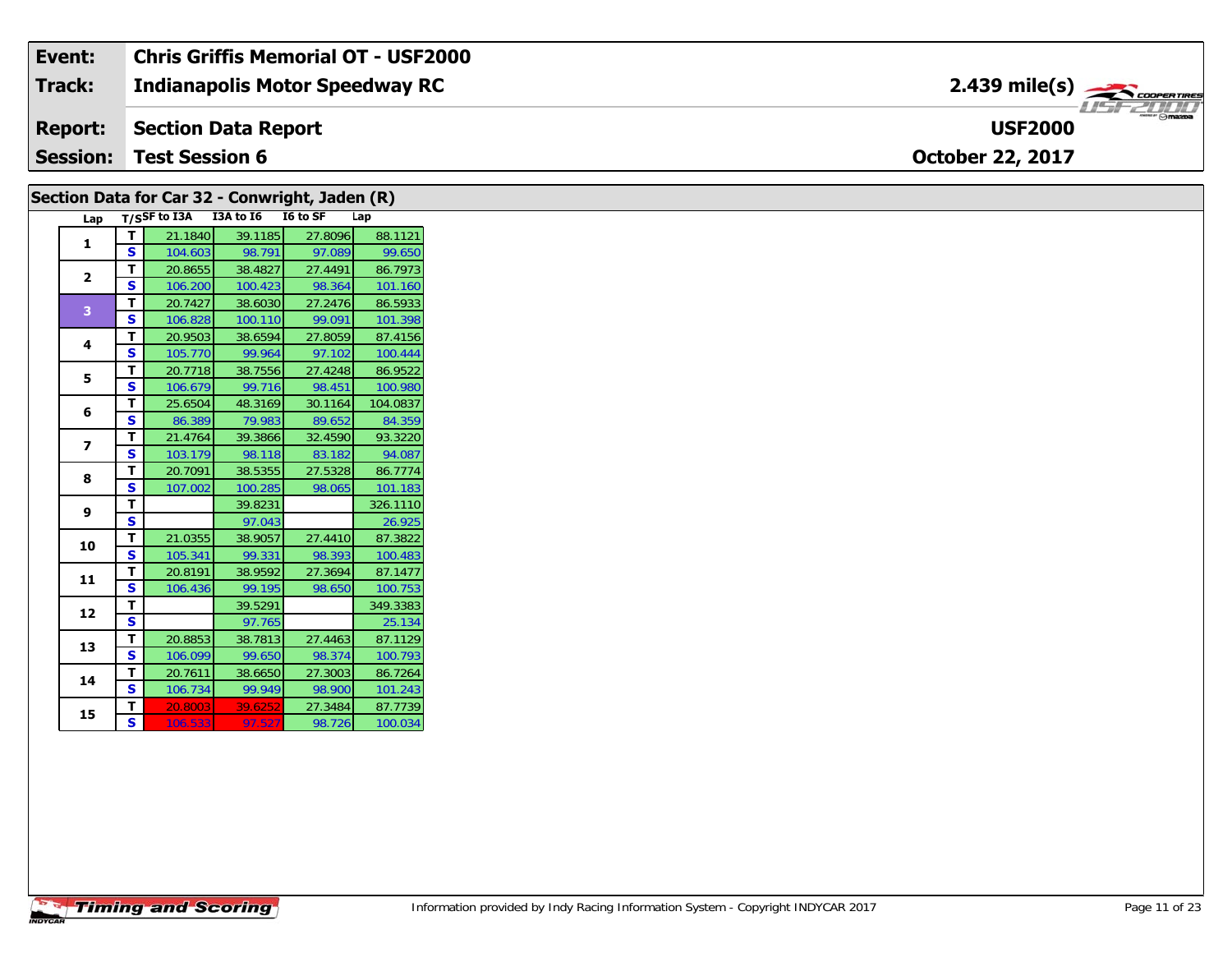| Event:          | <b>Chris Griffis Memorial OT - USF2000</b> |                               |
|-----------------|--------------------------------------------|-------------------------------|
| <b>Track:</b>   | <b>Indianapolis Motor Speedway RC</b>      | $2.439$ mile(s) $\rightarrow$ |
| <b>Report:</b>  | Section Data Report                        | <b>USF2000</b>                |
| <b>Session:</b> | <b>Test Session 6</b>                      | <b>October 22, 2017</b>       |

### **Lap T/SSF to I3A I3A to I6 I6 to SF Lap 1 <sup>T</sup>** 21.1239 39.0319 27.8768 88.0326 **<sup>S</sup>** 104.901 99.010 96.855 99.740**2 <sup>T</sup>** 21.1109 39.1719 27.5989 87.8817 **<sup>S</sup>** 104.965 98.656 97.830 99.91299.912 **3T** 20.8510 38.9380 27.5491 87.3381<br>**S** 106.274 99.249 98.007 100.533 **4 <sup>T</sup>** 20.8321 38.8991 27.5026 87.2338 **<sup>S</sup>** 106.370 99.348 98.173 100.654100.654 **5 <sup>T</sup>** 20.8705 39.6616 27.5372 88.0693 **<sup>S</sup>** 106.174 97.438 98.049 99.699**6 <sup>T</sup>** 21.5333 39.0419 28.5510 89.1262 **<sup>S</sup>** 102.906 98.985 94.568 98.516**7 <sup>T</sup>** 20.8966 38.7586 27.6657 87.3209 **<sup>S</sup>** 106.042 99.708 97.594 100.553100.553 **8 <sup>T</sup>** 21.1887 39.3580 28.5562 89.1029 **<sup>S</sup>** 104.580 98.190 94.550 98.542**9 <sup>T</sup>** 20.9482 38.9763 27.7348 87.6593 **<sup>S</sup>** 105.780 99.151 97.351 100.165100.165 **10 <sup>T</sup>** 21.0016 39.0548 27.6378 87.6942 **<sup>S</sup>** 105.511 98.952 97.692 100.125**11 <sup>T</sup>** 20.9297 38.9652 27.7163 87.6112 **<sup>S</sup>** 105.874 99.179 97.416 100.220**12 <sup>T</sup>** 21.0092 39.3466 28.6557 89.0115 **<sup>S</sup>** 105.473 98.218 94.222 98.643**13 <sup>T</sup>** 21.0669 39.0398 27.7254 87.8321 **<sup>S</sup>** 105.184 98.990 97.384 99.96899.968 **144 T** 41.5167 621.6100<br>**S** 93.084 14.125 14.125 **15 <sup>T</sup>** 21.0888 39.0345 28.0512 88.1745 **<sup>S</sup>** 105.075 99.003 96.253 99.580**Section Data for Car 33 - Rowe, Myles (R)**

**6 T** 20.8088 42.1569 28.1121 91.0778<br>**S** 106.489 91.671 96.044 96.405

**16**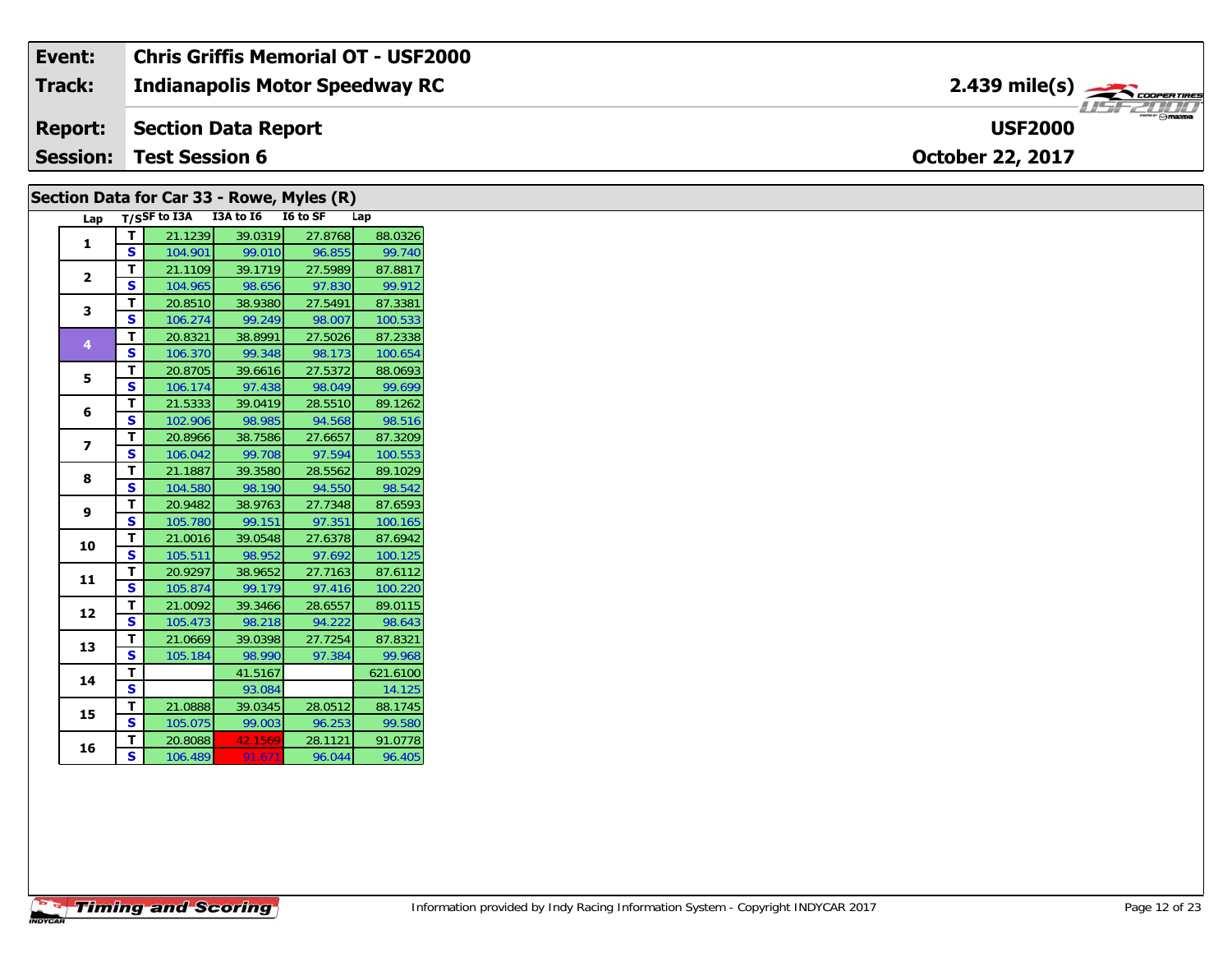| Event:          | <b>Chris Griffis Memorial OT - USF2000</b> |                                                         |
|-----------------|--------------------------------------------|---------------------------------------------------------|
| <b>Track:</b>   | <b>Indianapolis Motor Speedway RC</b>      |                                                         |
|                 | <b>Report: Section Data Report</b>         | $\overline{\phantom{a}}$ $\cap$ mazpa<br><b>USF2000</b> |
| <b>Session:</b> | <b>Test Session 6</b>                      | <b>October 22, 2017</b>                                 |

# Section Data for Car 34 - Cook, Sabre (R)

| Lap                      |    | T/SSF to I3A I3A to I6 |         | <b>I6 to SF</b> | Lap      |
|--------------------------|----|------------------------|---------|-----------------|----------|
| 1                        | т  | 21.4204                | 39.3446 | 28.4370         | 89.2020  |
|                          | S  | 103.449                | 98.223  | 94.947          | 98.433   |
| $\mathbf{z}$             | T. | 21.1232                | 39.2336 | 27.4217         | 87.7785  |
|                          | S  | 104.904                | 98.501  | 98.462          | 100.029  |
| 3                        | T. | 23.3873                | 42.8455 | 27.3960         | 93.6288  |
|                          | S  | 94.748                 | 90.197  | 98.555          | 93.779   |
| 4                        | T. | 20.9876                | 39.1432 | 27.4730         | 87.6038  |
|                          | S  | 105.582                | 98.728  | 98.278          | 100.229  |
| 5                        | T. | 20.9224                | 39.1636 | 27.5529         | 87.6389  |
|                          | S  | 105.911                | 98.677  | 97.993          | 100.188  |
|                          | T. | 20.9764                | 39.3665 | 27.6072         | 87.9501  |
| 6                        | S  | 105.638                | 98.168  | 97.801          | 99.834   |
|                          | T. | 21.0395                | 39.3954 | 27.6625         | 88.0974  |
| $\overline{\phantom{a}}$ | S  | 105.321                | 98.096  | 97.605          | 99.667   |
|                          | т  | 21.0756                | 39.3333 | 27.6223         | 88.0312  |
| 8                        | S  | 105.141                | 98.251  | 97.747          | 99.742   |
|                          | T. | 21.0183                | 39.1242 | 27.7399         | 87.8824  |
| 9                        | S  | 105.428                | 98.776  | 97.333          | 99.911   |
|                          | T. | 21.0343                | 39.0983 | 27.6443         | 87.7769  |
| 10                       | S  | 105.347                | 98.842  | 97.669          | 100.031  |
|                          | T. | 20.9768                | 39.2946 | 27.6336         | 87.9050  |
| 11                       | S  | 105.636                | 98.348  | 97.707          | 99.885   |
|                          | T. | 20.9119                | 39.3399 | 27.8263         | 88.0781  |
| 12                       | S  | 105.964                | 98.235  | 97.031          | 99.689   |
| 13                       | т  | 24.3239                | 47.2514 | 27.5661         | 99.1414  |
|                          | S  | 91.100                 | 81.787  | 97.946          | 88.564   |
|                          | T. | 21.0560                | 39.1783 | 27.6474         | 87.8817  |
| 14                       | S  | 105.239                | 98.640  | 97.658          | 99.912   |
| 15                       | T. | 20.9284                | 39.0902 | 27.7489         | 87.7675  |
|                          | S  | 105.880                | 98.862  | 97.301          | 100.042  |
|                          | T  |                        | 43.2628 |                 | 468.2804 |
| 16                       | S  |                        | 89.327  |                 | 18.750   |
|                          | т  | 21.2481                | 44.0565 | 28.2932         | 93.5978  |
| 17                       | S  | 104.287                | 87.718  | 95.429          | 93.810   |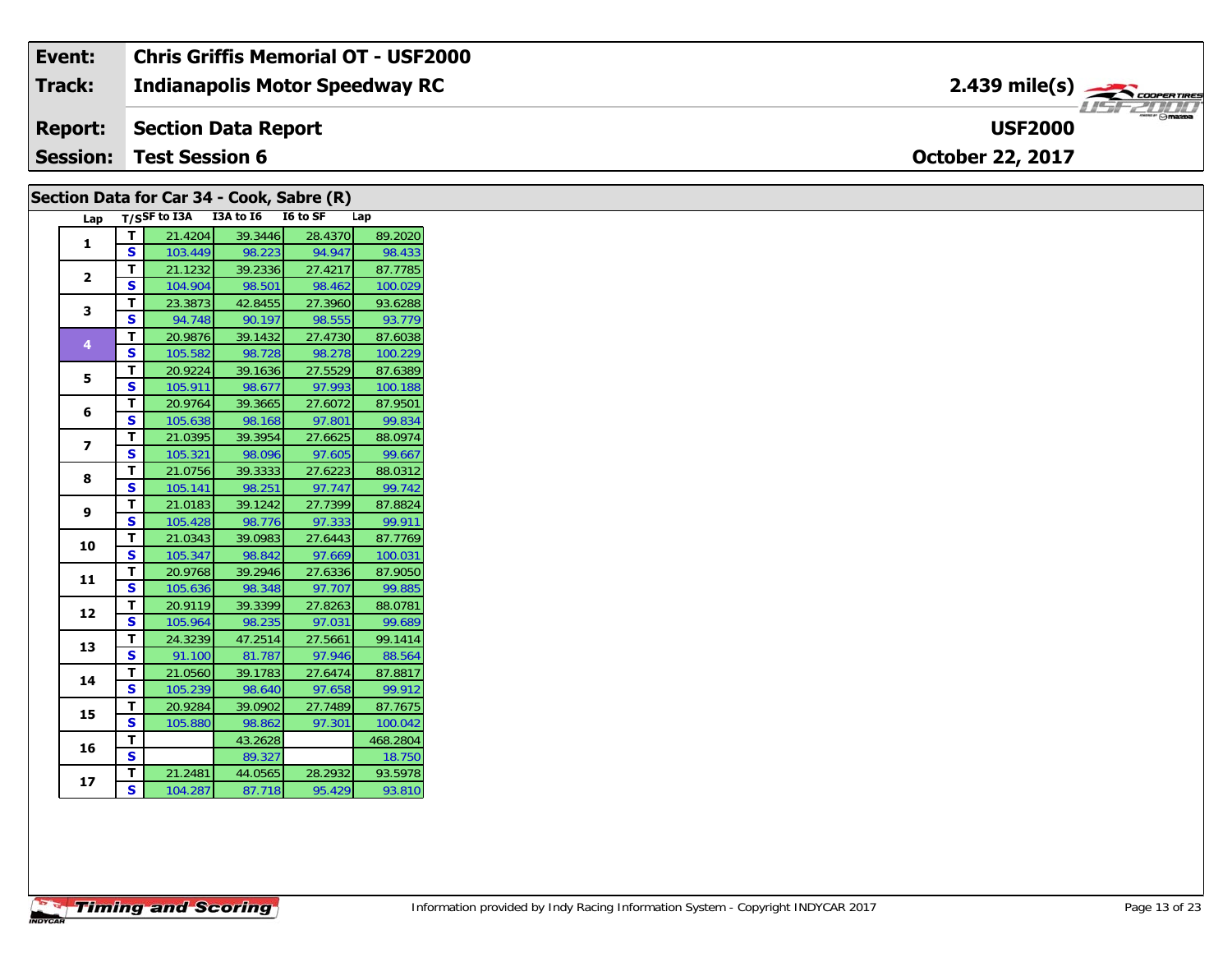| Event:          | <b>Chris Griffis Memorial OT - USF2000</b> |                                                      |
|-----------------|--------------------------------------------|------------------------------------------------------|
| Track:          | <b>Indianapolis Motor Speedway RC</b>      | $2.439$ mile(s) $\overbrace{\hspace{2cm}}$ coorganus |
| <b>Report:</b>  | Section Data Report                        | $m = \bigcirc$ mazpa<br><b>USF2000</b>               |
| <b>Session:</b> | <b>Test Session 6</b>                      | <b>October 22, 2017</b>                              |

## Section Data for Car 36 - Keane, Darren

| Lap                     |   | T/SSF to I3A | I3A to I6 | I6 to SF | Lap      |
|-------------------------|---|--------------|-----------|----------|----------|
| 1                       | т | 20.9087      | 39.8527   | 27.4152  | 88.1766  |
|                         | S | 105.980      | 96.971    | 98.486   | 99.577   |
| $\overline{2}$          | T | 20.6925      | 38.4757   | 27.1953  | 86.3635  |
|                         | S | 107.088      | 100.441   | 99.282   | 101.668  |
| 3                       | T | 20.5584      | 38.4100   | 27.1029  | 86.0713  |
|                         | S | 107.786      | 100.613   | 99.620   | 102.013  |
| 4                       | т | 20.6047      | 38.4030   | 27.0383  | 86.0460  |
|                         | S | 107.544      | 100.631   | 99.858   | 102.043  |
| 5                       | т | 20.6513      | 38.3187   | 27.1157  | 86.0857  |
|                         | S | 107.301      | 100.853   | 99.573   | 101.996  |
| 6                       | т | 20.7129      | 38.9060   | 27.3656  | 86.9845  |
|                         | S | 106.982      | 99.330    | 98.664   | 100.942  |
| $\overline{\mathbf{z}}$ | т | 20.7040      | 38.4472   | 27.5173  | 86.6685  |
|                         | S | 107.028      | 100.516   | 98.120   | 101.310  |
| 8                       | T | 20.7055      | 38.4747   | 27.2043  | 86.3845  |
|                         | S | 107.020      | 100.444   | 99.249   | 101.643  |
| 9                       | T | 20.6305      | 38.5482   | 27.1675  | 86.3462  |
|                         | S | 107.409      | 100.252   | 99.383   | 101.688  |
| 10                      | т | 21.4855      | 38.7854   | 27.9603  | 88.2312  |
|                         | S | 103.135      | 99.639    | 96.565   | 99.516   |
| 11                      | T |              | 38.9940   |          | 295.2296 |
|                         | S |              | 99.106    |          | 29.741   |
| 12                      | т | 20.6801      | 38.7490   | 27.3299  | 86.7590  |
|                         | S | 107.152      | 99.733    | 98.793   | 101.204  |
| 13                      | T | 20.6809      | 38.6614   | 27.1925  | 86.5348  |
|                         | S | 107.148      | 99.959    | 99.292   | 101.467  |
| 14                      | т |              | 55.9057   |          | 244.9171 |
|                         | S |              | 69.126    |          | 35.850   |
| 15                      | т | 20.9461      | 38.6186   | 29.5509  | 89.1156  |
|                         | S | 105.791      | 100.070   | 91.368   | 98.528   |
| 16                      | т | 20.5587      | 38.2412   | 27.0235  | 85.8234  |
|                         | S | 107.784      | 101.057   | 99.913   | 102.308  |
| 17                      | T | 20.5923      | 38.8458   | 27.0351  | 86.4732  |
|                         | S | 107.609      | 99.484    | 99.870   | 101.539  |
| 18                      | т | 20.5628      | 38.4608   | 27.0935  | 86.1171  |
|                         | S | 107.763      | 100.480   | 99.655   | 101.959  |
| 19                      | T |              | 39.2040   |          | 351.8719 |
|                         | S |              | 98.575    |          | 24.953   |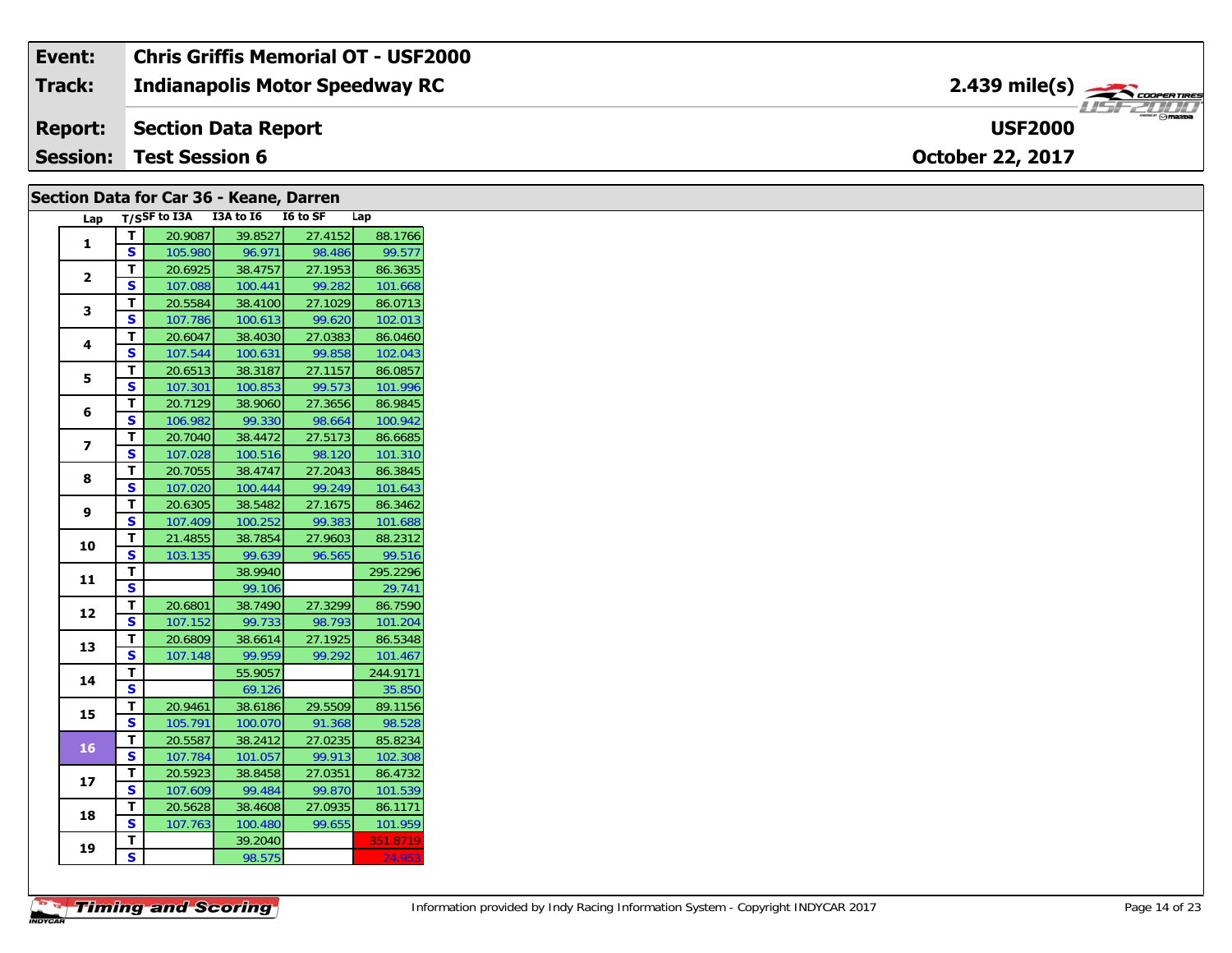| Event:          | <b>Chris Griffis Memorial OT - USF2000</b> |                                               |
|-----------------|--------------------------------------------|-----------------------------------------------|
| Track:          | <b>Indianapolis Motor Speedway RC</b>      | $2.439$ mile(s) $\frac{1}{2.48}$ coorer Times |
| <b>Report:</b>  | Section Data Report                        | $m \cap max$<br><b>USF2000</b>                |
| <b>Session:</b> | <b>Test Session 6</b>                      | <b>October 22, 2017</b>                       |
|                 |                                            |                                               |

# **Section Data for Car 36 - Keane, Darren**

| Lap |   | T/SSF to I3A | <b>I3A to 16</b> | I6 to SF | Lap     |
|-----|---|--------------|------------------|----------|---------|
| 20  |   | 20.6381      | 38.3854          | 27.1263  | 86.1498 |
|     | S | 107.370      | 100.677          | 99.534   | 101.920 |
| 21  |   | 20.6251      | 38.3921          | 27.0512  | 86.0684 |
|     | S | 107.437      | 100.660          | 99.811   | 102.017 |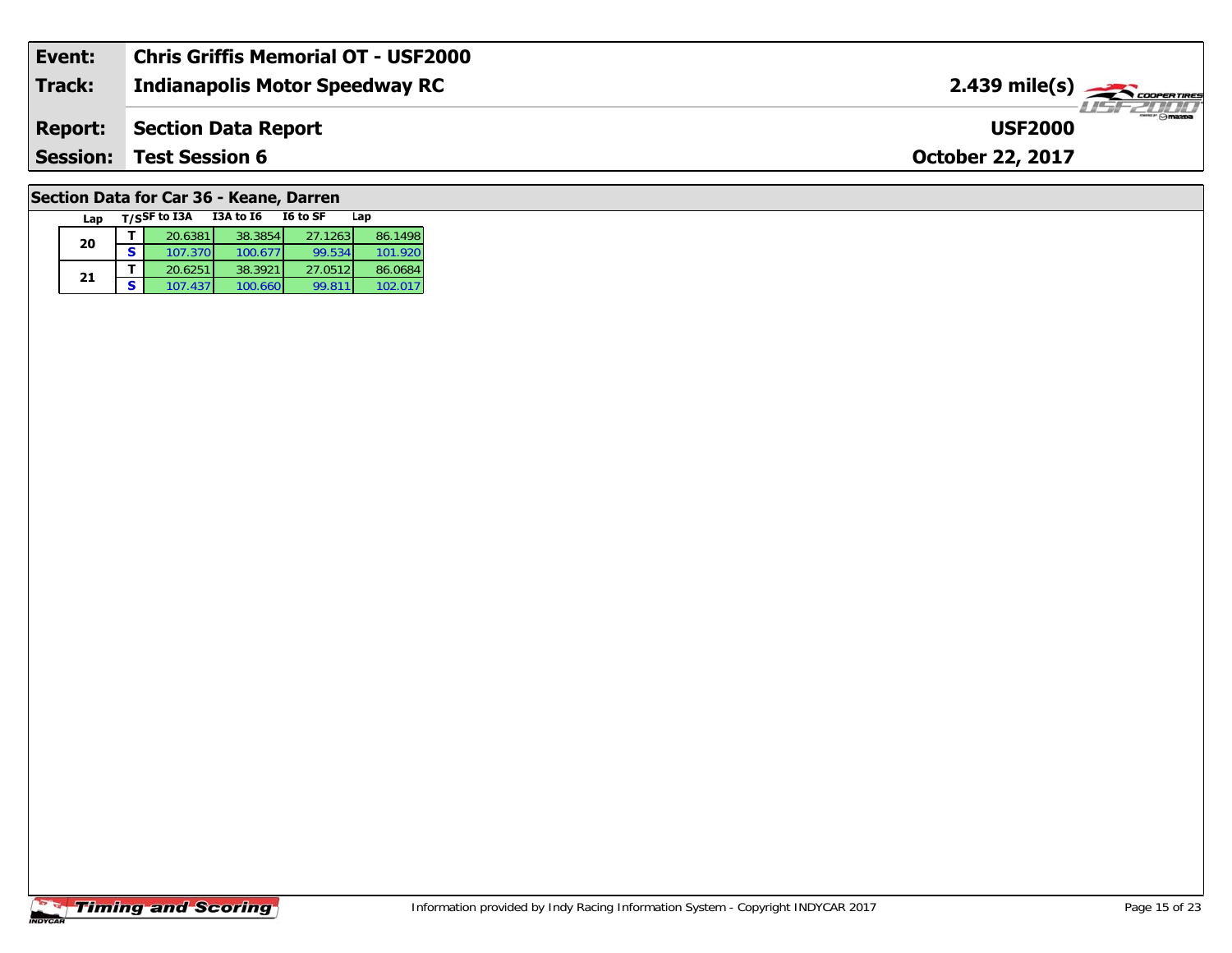#### Event: **Chris Griffis Memorial OT - USF2000** 2.439 mile(s) **Track: Indianapolis Motor Speedway RC Report: Section Data Report USF2000 Session: Test Session 6** October 22, 2017

| Lap T/SSF to I3A I3A to I6 I6 to SF<br>Lap<br>20.9290<br>39.0043<br>27.7952<br>$\mathbf T$<br>$\mathbf{1}$<br>$\overline{\mathbf{s}}$<br>99.080<br>105.877<br>97.139<br>T<br>20.6770<br>27.2648<br>38.7708<br>$\mathbf{2}$<br>$\mathbf{s}$<br>99.677<br>99.029<br>107.168<br>$\mathbf T$<br>27.1664<br>22.1187<br>39.3490<br>$\mathbf{3}$<br>S<br>98.212<br>99.387<br>100.183<br>27.4042<br>86.6990<br>T<br>20.6885<br>38.6063<br>4<br><b>S</b><br>107.108<br>100.101<br>98.525<br>101.275<br>$\mathbf{T}$<br>20.9858<br>39.0122<br>27.2487<br>87.2467<br>5<br><b>S</b><br>99.060<br>99.087<br>100.639<br>105.591<br>T<br>44.2116<br>6<br>$\overline{\mathbf{s}}$<br>87.410<br>34.032<br>$\mathbf T$<br>28.5412<br>21.3852<br>39.2459<br>89.1723<br>$\overline{\mathbf{z}}$<br><b>S</b><br>103.619<br>98.470<br>94.600<br>98.466<br>$\overline{\mathbf{T}}$<br>27.8979<br>87.2767<br>20.9278<br>38.4510<br>8<br>$\mathbf{s}$<br>100.604<br>105.884<br>100.506<br>96.781<br>T<br>38.5432<br>27.1526<br>20.7538<br>86.4496<br>9<br>S<br>106.771<br>99.438<br>101.567<br>100.265<br>T<br>27.3673<br>86.5301<br>20.7130<br>38.4498<br>10<br>$\overline{\mathbf{s}}$<br>106.982<br>100.509<br>98.658<br>101.472<br>T<br>27.1833<br>86.5861<br>20.6961<br>38.7067<br>11<br>S<br>99.842<br>99.326<br>101.407<br>107.069<br>T<br>38.3904<br>27.3028<br>86.4086<br>20.7154<br>$12\,$<br>$\mathbf{s}$<br>101.615<br>106.969<br>98.891<br>100.664<br>T<br>20.7187<br>27.1947<br>86.9991<br>39.0857<br>13<br>$\mathbf{s}$<br>99.284<br>106.952<br>98.874<br>100.925<br>T<br>20.5820<br>27.3456<br>86.4157<br>38.4881<br>14<br>$\mathbf{s}$<br>98.736<br>101.607<br>107.662<br>100.409<br>T<br>27.3202<br>90.0899<br>23.0959<br>39.6738<br>15<br><b>S</b><br>97.463<br>97.408<br>98.828<br>95.944<br>27.3099<br>88.5357<br>T<br>20.8221<br>40.4037<br>16<br><b>S</b><br>98.865<br>99.174<br>106.421<br>95.648<br>T<br>186.5560<br>41.4319<br>17<br>$\overline{\mathbf{s}}$<br>93.275<br>T<br>27.2409<br>21.4365<br>38.5025<br>18<br>$\mathbf{s}$<br>103.371<br>100.371<br>99.116<br>27.2509<br>T<br>20.6400<br>38.7330<br>19<br><b>S</b> |  | Section Data for Car 37 - Osborne, David (R) |        |        |          |
|-----------------------------------------------------------------------------------------------------------------------------------------------------------------------------------------------------------------------------------------------------------------------------------------------------------------------------------------------------------------------------------------------------------------------------------------------------------------------------------------------------------------------------------------------------------------------------------------------------------------------------------------------------------------------------------------------------------------------------------------------------------------------------------------------------------------------------------------------------------------------------------------------------------------------------------------------------------------------------------------------------------------------------------------------------------------------------------------------------------------------------------------------------------------------------------------------------------------------------------------------------------------------------------------------------------------------------------------------------------------------------------------------------------------------------------------------------------------------------------------------------------------------------------------------------------------------------------------------------------------------------------------------------------------------------------------------------------------------------------------------------------------------------------------------------------------------------------------------------------------------------------------------------------------------------------------------------------------------------------------------------------------------------------------------------------------------------------------------------------------------------|--|----------------------------------------------|--------|--------|----------|
|                                                                                                                                                                                                                                                                                                                                                                                                                                                                                                                                                                                                                                                                                                                                                                                                                                                                                                                                                                                                                                                                                                                                                                                                                                                                                                                                                                                                                                                                                                                                                                                                                                                                                                                                                                                                                                                                                                                                                                                                                                                                                                                             |  |                                              |        |        |          |
|                                                                                                                                                                                                                                                                                                                                                                                                                                                                                                                                                                                                                                                                                                                                                                                                                                                                                                                                                                                                                                                                                                                                                                                                                                                                                                                                                                                                                                                                                                                                                                                                                                                                                                                                                                                                                                                                                                                                                                                                                                                                                                                             |  |                                              |        |        | 87.7285  |
|                                                                                                                                                                                                                                                                                                                                                                                                                                                                                                                                                                                                                                                                                                                                                                                                                                                                                                                                                                                                                                                                                                                                                                                                                                                                                                                                                                                                                                                                                                                                                                                                                                                                                                                                                                                                                                                                                                                                                                                                                                                                                                                             |  |                                              |        |        | 100.086  |
|                                                                                                                                                                                                                                                                                                                                                                                                                                                                                                                                                                                                                                                                                                                                                                                                                                                                                                                                                                                                                                                                                                                                                                                                                                                                                                                                                                                                                                                                                                                                                                                                                                                                                                                                                                                                                                                                                                                                                                                                                                                                                                                             |  |                                              |        |        | 86.7126  |
|                                                                                                                                                                                                                                                                                                                                                                                                                                                                                                                                                                                                                                                                                                                                                                                                                                                                                                                                                                                                                                                                                                                                                                                                                                                                                                                                                                                                                                                                                                                                                                                                                                                                                                                                                                                                                                                                                                                                                                                                                                                                                                                             |  |                                              |        |        | 101.259  |
|                                                                                                                                                                                                                                                                                                                                                                                                                                                                                                                                                                                                                                                                                                                                                                                                                                                                                                                                                                                                                                                                                                                                                                                                                                                                                                                                                                                                                                                                                                                                                                                                                                                                                                                                                                                                                                                                                                                                                                                                                                                                                                                             |  |                                              |        |        | 88.6341  |
|                                                                                                                                                                                                                                                                                                                                                                                                                                                                                                                                                                                                                                                                                                                                                                                                                                                                                                                                                                                                                                                                                                                                                                                                                                                                                                                                                                                                                                                                                                                                                                                                                                                                                                                                                                                                                                                                                                                                                                                                                                                                                                                             |  |                                              |        |        | 99.063   |
|                                                                                                                                                                                                                                                                                                                                                                                                                                                                                                                                                                                                                                                                                                                                                                                                                                                                                                                                                                                                                                                                                                                                                                                                                                                                                                                                                                                                                                                                                                                                                                                                                                                                                                                                                                                                                                                                                                                                                                                                                                                                                                                             |  |                                              |        |        |          |
|                                                                                                                                                                                                                                                                                                                                                                                                                                                                                                                                                                                                                                                                                                                                                                                                                                                                                                                                                                                                                                                                                                                                                                                                                                                                                                                                                                                                                                                                                                                                                                                                                                                                                                                                                                                                                                                                                                                                                                                                                                                                                                                             |  |                                              |        |        |          |
|                                                                                                                                                                                                                                                                                                                                                                                                                                                                                                                                                                                                                                                                                                                                                                                                                                                                                                                                                                                                                                                                                                                                                                                                                                                                                                                                                                                                                                                                                                                                                                                                                                                                                                                                                                                                                                                                                                                                                                                                                                                                                                                             |  |                                              |        |        |          |
|                                                                                                                                                                                                                                                                                                                                                                                                                                                                                                                                                                                                                                                                                                                                                                                                                                                                                                                                                                                                                                                                                                                                                                                                                                                                                                                                                                                                                                                                                                                                                                                                                                                                                                                                                                                                                                                                                                                                                                                                                                                                                                                             |  |                                              |        |        |          |
|                                                                                                                                                                                                                                                                                                                                                                                                                                                                                                                                                                                                                                                                                                                                                                                                                                                                                                                                                                                                                                                                                                                                                                                                                                                                                                                                                                                                                                                                                                                                                                                                                                                                                                                                                                                                                                                                                                                                                                                                                                                                                                                             |  |                                              |        |        | 258.0047 |
|                                                                                                                                                                                                                                                                                                                                                                                                                                                                                                                                                                                                                                                                                                                                                                                                                                                                                                                                                                                                                                                                                                                                                                                                                                                                                                                                                                                                                                                                                                                                                                                                                                                                                                                                                                                                                                                                                                                                                                                                                                                                                                                             |  |                                              |        |        |          |
|                                                                                                                                                                                                                                                                                                                                                                                                                                                                                                                                                                                                                                                                                                                                                                                                                                                                                                                                                                                                                                                                                                                                                                                                                                                                                                                                                                                                                                                                                                                                                                                                                                                                                                                                                                                                                                                                                                                                                                                                                                                                                                                             |  |                                              |        |        |          |
|                                                                                                                                                                                                                                                                                                                                                                                                                                                                                                                                                                                                                                                                                                                                                                                                                                                                                                                                                                                                                                                                                                                                                                                                                                                                                                                                                                                                                                                                                                                                                                                                                                                                                                                                                                                                                                                                                                                                                                                                                                                                                                                             |  |                                              |        |        |          |
|                                                                                                                                                                                                                                                                                                                                                                                                                                                                                                                                                                                                                                                                                                                                                                                                                                                                                                                                                                                                                                                                                                                                                                                                                                                                                                                                                                                                                                                                                                                                                                                                                                                                                                                                                                                                                                                                                                                                                                                                                                                                                                                             |  |                                              |        |        |          |
|                                                                                                                                                                                                                                                                                                                                                                                                                                                                                                                                                                                                                                                                                                                                                                                                                                                                                                                                                                                                                                                                                                                                                                                                                                                                                                                                                                                                                                                                                                                                                                                                                                                                                                                                                                                                                                                                                                                                                                                                                                                                                                                             |  |                                              |        |        |          |
|                                                                                                                                                                                                                                                                                                                                                                                                                                                                                                                                                                                                                                                                                                                                                                                                                                                                                                                                                                                                                                                                                                                                                                                                                                                                                                                                                                                                                                                                                                                                                                                                                                                                                                                                                                                                                                                                                                                                                                                                                                                                                                                             |  |                                              |        |        |          |
|                                                                                                                                                                                                                                                                                                                                                                                                                                                                                                                                                                                                                                                                                                                                                                                                                                                                                                                                                                                                                                                                                                                                                                                                                                                                                                                                                                                                                                                                                                                                                                                                                                                                                                                                                                                                                                                                                                                                                                                                                                                                                                                             |  |                                              |        |        |          |
|                                                                                                                                                                                                                                                                                                                                                                                                                                                                                                                                                                                                                                                                                                                                                                                                                                                                                                                                                                                                                                                                                                                                                                                                                                                                                                                                                                                                                                                                                                                                                                                                                                                                                                                                                                                                                                                                                                                                                                                                                                                                                                                             |  |                                              |        |        |          |
|                                                                                                                                                                                                                                                                                                                                                                                                                                                                                                                                                                                                                                                                                                                                                                                                                                                                                                                                                                                                                                                                                                                                                                                                                                                                                                                                                                                                                                                                                                                                                                                                                                                                                                                                                                                                                                                                                                                                                                                                                                                                                                                             |  |                                              |        |        |          |
|                                                                                                                                                                                                                                                                                                                                                                                                                                                                                                                                                                                                                                                                                                                                                                                                                                                                                                                                                                                                                                                                                                                                                                                                                                                                                                                                                                                                                                                                                                                                                                                                                                                                                                                                                                                                                                                                                                                                                                                                                                                                                                                             |  |                                              |        |        |          |
|                                                                                                                                                                                                                                                                                                                                                                                                                                                                                                                                                                                                                                                                                                                                                                                                                                                                                                                                                                                                                                                                                                                                                                                                                                                                                                                                                                                                                                                                                                                                                                                                                                                                                                                                                                                                                                                                                                                                                                                                                                                                                                                             |  |                                              |        |        |          |
|                                                                                                                                                                                                                                                                                                                                                                                                                                                                                                                                                                                                                                                                                                                                                                                                                                                                                                                                                                                                                                                                                                                                                                                                                                                                                                                                                                                                                                                                                                                                                                                                                                                                                                                                                                                                                                                                                                                                                                                                                                                                                                                             |  |                                              |        |        |          |
|                                                                                                                                                                                                                                                                                                                                                                                                                                                                                                                                                                                                                                                                                                                                                                                                                                                                                                                                                                                                                                                                                                                                                                                                                                                                                                                                                                                                                                                                                                                                                                                                                                                                                                                                                                                                                                                                                                                                                                                                                                                                                                                             |  |                                              |        |        |          |
|                                                                                                                                                                                                                                                                                                                                                                                                                                                                                                                                                                                                                                                                                                                                                                                                                                                                                                                                                                                                                                                                                                                                                                                                                                                                                                                                                                                                                                                                                                                                                                                                                                                                                                                                                                                                                                                                                                                                                                                                                                                                                                                             |  |                                              |        |        |          |
|                                                                                                                                                                                                                                                                                                                                                                                                                                                                                                                                                                                                                                                                                                                                                                                                                                                                                                                                                                                                                                                                                                                                                                                                                                                                                                                                                                                                                                                                                                                                                                                                                                                                                                                                                                                                                                                                                                                                                                                                                                                                                                                             |  |                                              |        |        |          |
|                                                                                                                                                                                                                                                                                                                                                                                                                                                                                                                                                                                                                                                                                                                                                                                                                                                                                                                                                                                                                                                                                                                                                                                                                                                                                                                                                                                                                                                                                                                                                                                                                                                                                                                                                                                                                                                                                                                                                                                                                                                                                                                             |  |                                              |        |        |          |
|                                                                                                                                                                                                                                                                                                                                                                                                                                                                                                                                                                                                                                                                                                                                                                                                                                                                                                                                                                                                                                                                                                                                                                                                                                                                                                                                                                                                                                                                                                                                                                                                                                                                                                                                                                                                                                                                                                                                                                                                                                                                                                                             |  |                                              |        |        |          |
|                                                                                                                                                                                                                                                                                                                                                                                                                                                                                                                                                                                                                                                                                                                                                                                                                                                                                                                                                                                                                                                                                                                                                                                                                                                                                                                                                                                                                                                                                                                                                                                                                                                                                                                                                                                                                                                                                                                                                                                                                                                                                                                             |  |                                              |        |        |          |
|                                                                                                                                                                                                                                                                                                                                                                                                                                                                                                                                                                                                                                                                                                                                                                                                                                                                                                                                                                                                                                                                                                                                                                                                                                                                                                                                                                                                                                                                                                                                                                                                                                                                                                                                                                                                                                                                                                                                                                                                                                                                                                                             |  |                                              |        |        |          |
|                                                                                                                                                                                                                                                                                                                                                                                                                                                                                                                                                                                                                                                                                                                                                                                                                                                                                                                                                                                                                                                                                                                                                                                                                                                                                                                                                                                                                                                                                                                                                                                                                                                                                                                                                                                                                                                                                                                                                                                                                                                                                                                             |  |                                              |        |        |          |
|                                                                                                                                                                                                                                                                                                                                                                                                                                                                                                                                                                                                                                                                                                                                                                                                                                                                                                                                                                                                                                                                                                                                                                                                                                                                                                                                                                                                                                                                                                                                                                                                                                                                                                                                                                                                                                                                                                                                                                                                                                                                                                                             |  |                                              |        |        |          |
|                                                                                                                                                                                                                                                                                                                                                                                                                                                                                                                                                                                                                                                                                                                                                                                                                                                                                                                                                                                                                                                                                                                                                                                                                                                                                                                                                                                                                                                                                                                                                                                                                                                                                                                                                                                                                                                                                                                                                                                                                                                                                                                             |  |                                              |        |        | 47.066   |
|                                                                                                                                                                                                                                                                                                                                                                                                                                                                                                                                                                                                                                                                                                                                                                                                                                                                                                                                                                                                                                                                                                                                                                                                                                                                                                                                                                                                                                                                                                                                                                                                                                                                                                                                                                                                                                                                                                                                                                                                                                                                                                                             |  |                                              |        |        | 87.1799  |
|                                                                                                                                                                                                                                                                                                                                                                                                                                                                                                                                                                                                                                                                                                                                                                                                                                                                                                                                                                                                                                                                                                                                                                                                                                                                                                                                                                                                                                                                                                                                                                                                                                                                                                                                                                                                                                                                                                                                                                                                                                                                                                                             |  |                                              |        |        | 100.716  |
|                                                                                                                                                                                                                                                                                                                                                                                                                                                                                                                                                                                                                                                                                                                                                                                                                                                                                                                                                                                                                                                                                                                                                                                                                                                                                                                                                                                                                                                                                                                                                                                                                                                                                                                                                                                                                                                                                                                                                                                                                                                                                                                             |  |                                              |        |        | 86.6239  |
|                                                                                                                                                                                                                                                                                                                                                                                                                                                                                                                                                                                                                                                                                                                                                                                                                                                                                                                                                                                                                                                                                                                                                                                                                                                                                                                                                                                                                                                                                                                                                                                                                                                                                                                                                                                                                                                                                                                                                                                                                                                                                                                             |  | 107.360                                      | 99.774 | 99.079 | 101.362  |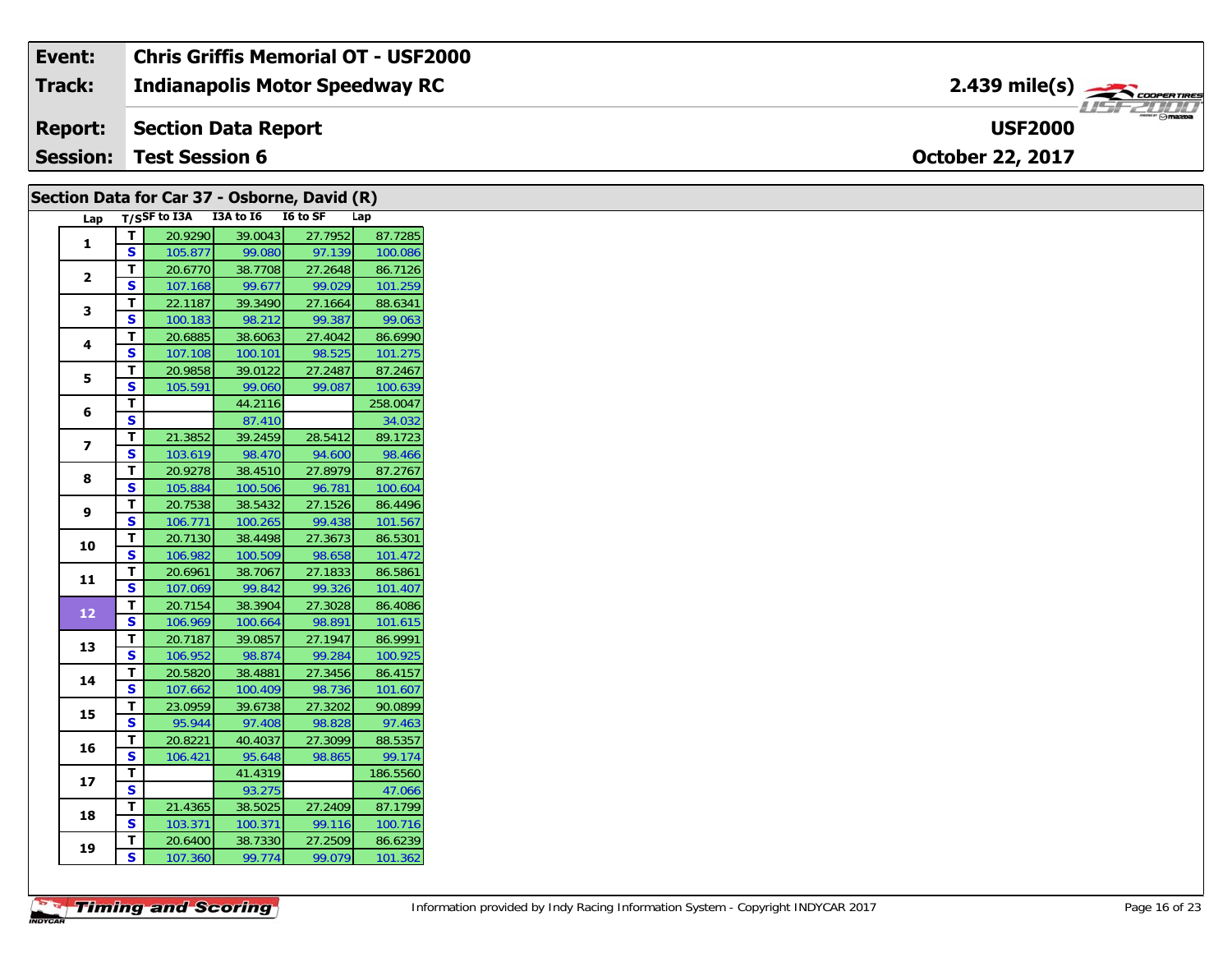| Event:          | <b>Chris Griffis Memorial OT - USF2000</b> |                                                                                                                                                                                                                                                                                                                                                                                                                                                                                                   |
|-----------------|--------------------------------------------|---------------------------------------------------------------------------------------------------------------------------------------------------------------------------------------------------------------------------------------------------------------------------------------------------------------------------------------------------------------------------------------------------------------------------------------------------------------------------------------------------|
| <b>Track:</b>   | <b>Indianapolis Motor Speedway RC</b>      | $2.439$ mile(s) $\overbrace{\hspace{2cm}}$ coorganged                                                                                                                                                                                                                                                                                                                                                                                                                                             |
| <b>Report:</b>  | Section Data Report                        | $\overline{\phantom{a}}$ $\overline{\phantom{a}}$ $\overline{\phantom{a}}$ $\overline{\phantom{a}}$ $\overline{\phantom{a}}$ $\overline{\phantom{a}}$ $\overline{\phantom{a}}$ $\overline{\phantom{a}}$ $\overline{\phantom{a}}$ $\overline{\phantom{a}}$ $\overline{\phantom{a}}$ $\overline{\phantom{a}}$ $\overline{\phantom{a}}$ $\overline{\phantom{a}}$ $\overline{\phantom{a}}$ $\overline{\phantom{a}}$ $\overline{\phantom{a}}$ $\overline{\phantom{a}}$ $\overline{\$<br><b>USF2000</b> |
| <b>Session:</b> | <b>Test Session 6</b>                      | <b>October 22, 2017</b>                                                                                                                                                                                                                                                                                                                                                                                                                                                                           |
|                 |                                            |                                                                                                                                                                                                                                                                                                                                                                                                                                                                                                   |

# **Section Data for Car 37 - Osborne, David (R)**

| Lap |   | T/SSF to I3A | <b>I3A to 16</b> | I6 to SF | Lap      |
|-----|---|--------------|------------------|----------|----------|
| 20  |   |              | 39.7008          |          | 350.0674 |
|     |   |              | 97.342           |          | 25.082   |
| 21  |   | 21.1543      | 38.6605          | 27.2863  | 87.1011  |
|     | S | 104.750      | 99.961           | 98.951   | 100.807  |
| 22  |   | 20.5922      | 38.7469          | 27.2271  | 86.5662  |
|     | S | 107.609      | 99.738           | 99.166   | 101.430  |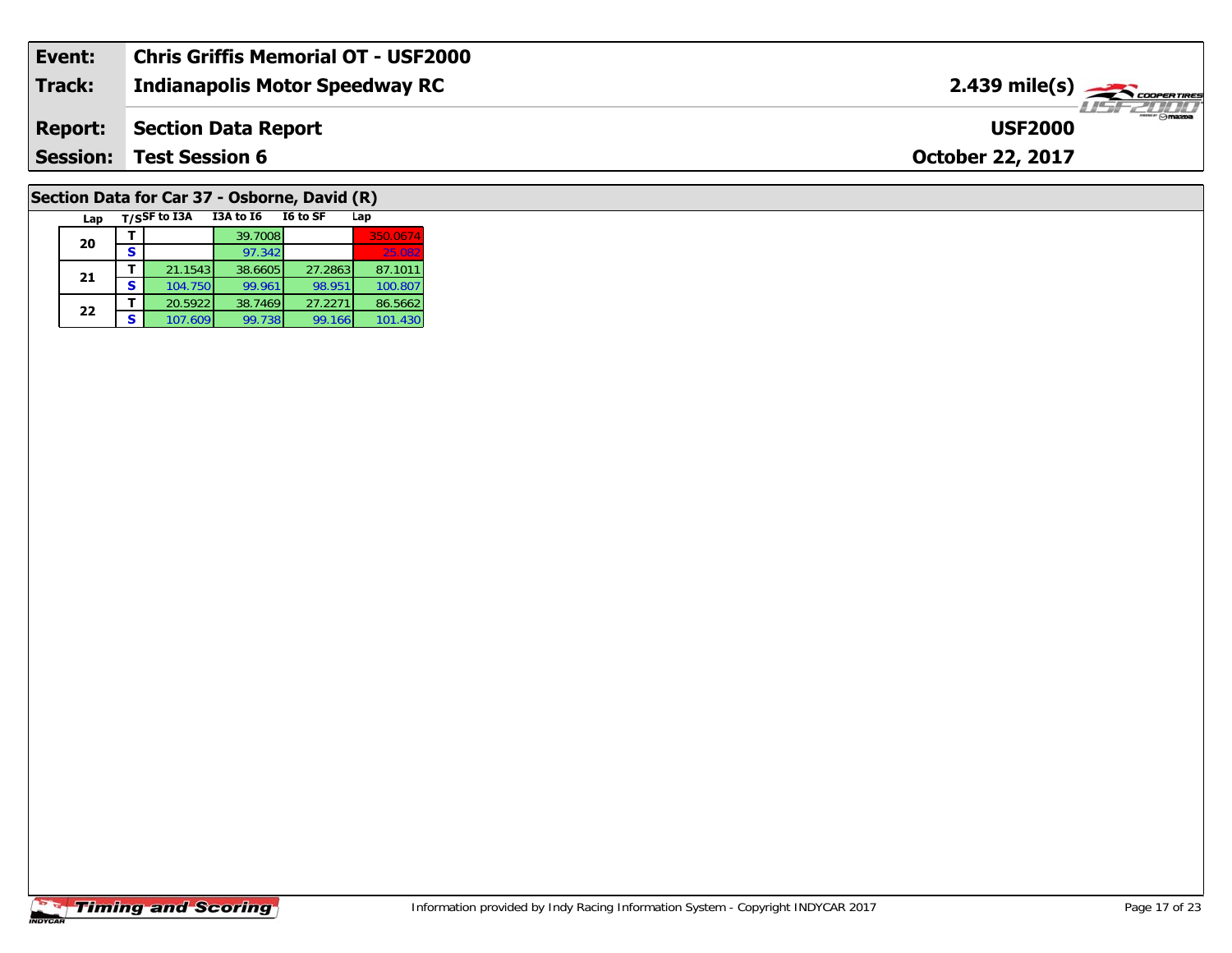| Event:          | Chris Griffis Memorial OT - USF2000   |                                                                                                                                                |
|-----------------|---------------------------------------|------------------------------------------------------------------------------------------------------------------------------------------------|
| Track:          | <b>Indianapolis Motor Speedway RC</b> | $2.439$ mile(s) $\rightarrow$ COOPER TIRES                                                                                                     |
| <b>Report:</b>  | Section Data Report                   | $\overline{\phantom{a}}$ $\overline{\phantom{a}}$ $\overline{\phantom{a}}$ $\overline{\phantom{a}}$ $\overline{\phantom{a}}$<br><b>USF2000</b> |
| <b>Session:</b> | <b>Test Session 6</b>                 | <b>October 22, 2017</b>                                                                                                                        |

| T/SSF to I3A I3A to I6 I6 to SF<br>Lap<br>Lap<br>23.2338<br>41.3321<br>30.7870<br>T<br>$\mathbf{1}$<br>$\overline{\mathbf{s}}$<br>95.374<br>93.500<br>87.699<br>92.083<br>T<br>21.7138<br>40.5092<br>28.4702<br>90.6932<br>$\mathbf{2}$<br>$\mathbf{s}$<br>96.814<br>95.399<br>94.836<br>102.051<br>T<br>40.0174<br>28.0618<br>89.4834<br>21.4042<br>3<br>$\mathbf{s}$<br>103.527<br>96.572<br>96.216<br>98.123<br>T<br>27.8400<br>111.7873<br>62.5275<br>21.4198<br>4<br>$\mathbf s$<br>96.983<br>103.451<br>61.806<br>78.546<br>T<br>22.5293<br>40.4380<br>30.0723<br>93.0396<br>5<br>S<br>94.373<br>98.357<br>95.567<br>89.784<br>T<br>21.5153<br>40.5021<br>28.0263<br>90.0437<br>6<br>$\mathbf{s}$<br>102.992<br>97.513<br>95.416<br>96.338<br>91.3294<br>T.<br>21.8509<br>41.5765<br>27.9020<br>$\overline{z}$<br>S<br>96.767<br>101.410<br>92.950<br>96.140<br>T<br>248.7214<br>48.3282<br>8<br>$\mathbf{s}$<br>79.965<br>35.302<br>29.8560<br>T.<br>22.1247<br>41.2823<br>93.2630<br>9<br>S<br>93.613<br>94.147<br>100.155<br>90.434<br>Т<br>21.7125<br>39.6745<br>28.6111<br>89.9981<br>10<br>$\overline{\mathbf{s}}$<br>97.562<br>102.057<br>97.406<br>94.369<br>27.6697<br>T<br>21.2533<br>39.7654<br>88.6884<br>11<br>$\mathbf s$<br>97.580<br>99.003<br>104.262<br>97.184<br>T<br>27.9377<br>21.2997<br>39.7949<br>89.0323<br>12<br>$\mathbf{s}$<br>104.035<br>97.112<br>98.620<br>96.644<br>27.5072<br>T.<br>21.3986<br>40.3399<br>89.2457<br>13<br>$\overline{\mathbf{s}}$<br>103.554<br>98.156<br>98.385<br>95.800<br>27.9083<br>T.<br>21.4654<br>40.3018<br>89.6755<br>14<br>S<br>103.232<br>95.890<br>96.745<br>97.913<br>T<br>27.5727<br>39.8756<br>88.5878<br>21.1395<br>15<br>99.115<br>S<br>96.915<br>97.923<br>104.823<br>T.<br>22.2090<br>46.0583<br>28.7268<br>96.9941<br>16<br>S<br>93.989<br>99.775<br>83.906<br>90.525<br>29.6537<br>T<br>21.5064<br>40.1168<br>91.2769<br>17<br>S<br>96.332<br>91.051<br>96.195<br>103.035<br>T<br>27.7183<br>99.2694<br>29.3916<br>42.1595<br>18<br>$\mathbf{s}$<br>91.665<br>88.450<br>75.393<br>97.409<br>28.0952<br>91.9351<br>T<br>21.2941<br>42.5458<br>19<br>$\mathbf{s}$<br>104.062<br>90.833<br>96.102<br>95.507 |  | Section Data for Car 38 - DeLuzuriaga, Oscar (R) |  |         |
|----------------------------------------------------------------------------------------------------------------------------------------------------------------------------------------------------------------------------------------------------------------------------------------------------------------------------------------------------------------------------------------------------------------------------------------------------------------------------------------------------------------------------------------------------------------------------------------------------------------------------------------------------------------------------------------------------------------------------------------------------------------------------------------------------------------------------------------------------------------------------------------------------------------------------------------------------------------------------------------------------------------------------------------------------------------------------------------------------------------------------------------------------------------------------------------------------------------------------------------------------------------------------------------------------------------------------------------------------------------------------------------------------------------------------------------------------------------------------------------------------------------------------------------------------------------------------------------------------------------------------------------------------------------------------------------------------------------------------------------------------------------------------------------------------------------------------------------------------------------------------------------------------------------------------------------------------------------------------------------------------------------------------------------------------------------------------------------------------------------------------------------------------------------------------------------|--|--------------------------------------------------|--|---------|
|                                                                                                                                                                                                                                                                                                                                                                                                                                                                                                                                                                                                                                                                                                                                                                                                                                                                                                                                                                                                                                                                                                                                                                                                                                                                                                                                                                                                                                                                                                                                                                                                                                                                                                                                                                                                                                                                                                                                                                                                                                                                                                                                                                                        |  |                                                  |  |         |
|                                                                                                                                                                                                                                                                                                                                                                                                                                                                                                                                                                                                                                                                                                                                                                                                                                                                                                                                                                                                                                                                                                                                                                                                                                                                                                                                                                                                                                                                                                                                                                                                                                                                                                                                                                                                                                                                                                                                                                                                                                                                                                                                                                                        |  |                                                  |  | 95.3529 |
|                                                                                                                                                                                                                                                                                                                                                                                                                                                                                                                                                                                                                                                                                                                                                                                                                                                                                                                                                                                                                                                                                                                                                                                                                                                                                                                                                                                                                                                                                                                                                                                                                                                                                                                                                                                                                                                                                                                                                                                                                                                                                                                                                                                        |  |                                                  |  |         |
|                                                                                                                                                                                                                                                                                                                                                                                                                                                                                                                                                                                                                                                                                                                                                                                                                                                                                                                                                                                                                                                                                                                                                                                                                                                                                                                                                                                                                                                                                                                                                                                                                                                                                                                                                                                                                                                                                                                                                                                                                                                                                                                                                                                        |  |                                                  |  |         |
|                                                                                                                                                                                                                                                                                                                                                                                                                                                                                                                                                                                                                                                                                                                                                                                                                                                                                                                                                                                                                                                                                                                                                                                                                                                                                                                                                                                                                                                                                                                                                                                                                                                                                                                                                                                                                                                                                                                                                                                                                                                                                                                                                                                        |  |                                                  |  |         |
|                                                                                                                                                                                                                                                                                                                                                                                                                                                                                                                                                                                                                                                                                                                                                                                                                                                                                                                                                                                                                                                                                                                                                                                                                                                                                                                                                                                                                                                                                                                                                                                                                                                                                                                                                                                                                                                                                                                                                                                                                                                                                                                                                                                        |  |                                                  |  |         |
|                                                                                                                                                                                                                                                                                                                                                                                                                                                                                                                                                                                                                                                                                                                                                                                                                                                                                                                                                                                                                                                                                                                                                                                                                                                                                                                                                                                                                                                                                                                                                                                                                                                                                                                                                                                                                                                                                                                                                                                                                                                                                                                                                                                        |  |                                                  |  |         |
|                                                                                                                                                                                                                                                                                                                                                                                                                                                                                                                                                                                                                                                                                                                                                                                                                                                                                                                                                                                                                                                                                                                                                                                                                                                                                                                                                                                                                                                                                                                                                                                                                                                                                                                                                                                                                                                                                                                                                                                                                                                                                                                                                                                        |  |                                                  |  |         |
|                                                                                                                                                                                                                                                                                                                                                                                                                                                                                                                                                                                                                                                                                                                                                                                                                                                                                                                                                                                                                                                                                                                                                                                                                                                                                                                                                                                                                                                                                                                                                                                                                                                                                                                                                                                                                                                                                                                                                                                                                                                                                                                                                                                        |  |                                                  |  |         |
|                                                                                                                                                                                                                                                                                                                                                                                                                                                                                                                                                                                                                                                                                                                                                                                                                                                                                                                                                                                                                                                                                                                                                                                                                                                                                                                                                                                                                                                                                                                                                                                                                                                                                                                                                                                                                                                                                                                                                                                                                                                                                                                                                                                        |  |                                                  |  |         |
|                                                                                                                                                                                                                                                                                                                                                                                                                                                                                                                                                                                                                                                                                                                                                                                                                                                                                                                                                                                                                                                                                                                                                                                                                                                                                                                                                                                                                                                                                                                                                                                                                                                                                                                                                                                                                                                                                                                                                                                                                                                                                                                                                                                        |  |                                                  |  |         |
|                                                                                                                                                                                                                                                                                                                                                                                                                                                                                                                                                                                                                                                                                                                                                                                                                                                                                                                                                                                                                                                                                                                                                                                                                                                                                                                                                                                                                                                                                                                                                                                                                                                                                                                                                                                                                                                                                                                                                                                                                                                                                                                                                                                        |  |                                                  |  |         |
|                                                                                                                                                                                                                                                                                                                                                                                                                                                                                                                                                                                                                                                                                                                                                                                                                                                                                                                                                                                                                                                                                                                                                                                                                                                                                                                                                                                                                                                                                                                                                                                                                                                                                                                                                                                                                                                                                                                                                                                                                                                                                                                                                                                        |  |                                                  |  |         |
|                                                                                                                                                                                                                                                                                                                                                                                                                                                                                                                                                                                                                                                                                                                                                                                                                                                                                                                                                                                                                                                                                                                                                                                                                                                                                                                                                                                                                                                                                                                                                                                                                                                                                                                                                                                                                                                                                                                                                                                                                                                                                                                                                                                        |  |                                                  |  |         |
|                                                                                                                                                                                                                                                                                                                                                                                                                                                                                                                                                                                                                                                                                                                                                                                                                                                                                                                                                                                                                                                                                                                                                                                                                                                                                                                                                                                                                                                                                                                                                                                                                                                                                                                                                                                                                                                                                                                                                                                                                                                                                                                                                                                        |  |                                                  |  |         |
|                                                                                                                                                                                                                                                                                                                                                                                                                                                                                                                                                                                                                                                                                                                                                                                                                                                                                                                                                                                                                                                                                                                                                                                                                                                                                                                                                                                                                                                                                                                                                                                                                                                                                                                                                                                                                                                                                                                                                                                                                                                                                                                                                                                        |  |                                                  |  |         |
|                                                                                                                                                                                                                                                                                                                                                                                                                                                                                                                                                                                                                                                                                                                                                                                                                                                                                                                                                                                                                                                                                                                                                                                                                                                                                                                                                                                                                                                                                                                                                                                                                                                                                                                                                                                                                                                                                                                                                                                                                                                                                                                                                                                        |  |                                                  |  |         |
|                                                                                                                                                                                                                                                                                                                                                                                                                                                                                                                                                                                                                                                                                                                                                                                                                                                                                                                                                                                                                                                                                                                                                                                                                                                                                                                                                                                                                                                                                                                                                                                                                                                                                                                                                                                                                                                                                                                                                                                                                                                                                                                                                                                        |  |                                                  |  |         |
|                                                                                                                                                                                                                                                                                                                                                                                                                                                                                                                                                                                                                                                                                                                                                                                                                                                                                                                                                                                                                                                                                                                                                                                                                                                                                                                                                                                                                                                                                                                                                                                                                                                                                                                                                                                                                                                                                                                                                                                                                                                                                                                                                                                        |  |                                                  |  |         |
|                                                                                                                                                                                                                                                                                                                                                                                                                                                                                                                                                                                                                                                                                                                                                                                                                                                                                                                                                                                                                                                                                                                                                                                                                                                                                                                                                                                                                                                                                                                                                                                                                                                                                                                                                                                                                                                                                                                                                                                                                                                                                                                                                                                        |  |                                                  |  |         |
|                                                                                                                                                                                                                                                                                                                                                                                                                                                                                                                                                                                                                                                                                                                                                                                                                                                                                                                                                                                                                                                                                                                                                                                                                                                                                                                                                                                                                                                                                                                                                                                                                                                                                                                                                                                                                                                                                                                                                                                                                                                                                                                                                                                        |  |                                                  |  |         |
|                                                                                                                                                                                                                                                                                                                                                                                                                                                                                                                                                                                                                                                                                                                                                                                                                                                                                                                                                                                                                                                                                                                                                                                                                                                                                                                                                                                                                                                                                                                                                                                                                                                                                                                                                                                                                                                                                                                                                                                                                                                                                                                                                                                        |  |                                                  |  |         |
|                                                                                                                                                                                                                                                                                                                                                                                                                                                                                                                                                                                                                                                                                                                                                                                                                                                                                                                                                                                                                                                                                                                                                                                                                                                                                                                                                                                                                                                                                                                                                                                                                                                                                                                                                                                                                                                                                                                                                                                                                                                                                                                                                                                        |  |                                                  |  |         |
|                                                                                                                                                                                                                                                                                                                                                                                                                                                                                                                                                                                                                                                                                                                                                                                                                                                                                                                                                                                                                                                                                                                                                                                                                                                                                                                                                                                                                                                                                                                                                                                                                                                                                                                                                                                                                                                                                                                                                                                                                                                                                                                                                                                        |  |                                                  |  |         |
|                                                                                                                                                                                                                                                                                                                                                                                                                                                                                                                                                                                                                                                                                                                                                                                                                                                                                                                                                                                                                                                                                                                                                                                                                                                                                                                                                                                                                                                                                                                                                                                                                                                                                                                                                                                                                                                                                                                                                                                                                                                                                                                                                                                        |  |                                                  |  |         |
|                                                                                                                                                                                                                                                                                                                                                                                                                                                                                                                                                                                                                                                                                                                                                                                                                                                                                                                                                                                                                                                                                                                                                                                                                                                                                                                                                                                                                                                                                                                                                                                                                                                                                                                                                                                                                                                                                                                                                                                                                                                                                                                                                                                        |  |                                                  |  |         |
|                                                                                                                                                                                                                                                                                                                                                                                                                                                                                                                                                                                                                                                                                                                                                                                                                                                                                                                                                                                                                                                                                                                                                                                                                                                                                                                                                                                                                                                                                                                                                                                                                                                                                                                                                                                                                                                                                                                                                                                                                                                                                                                                                                                        |  |                                                  |  |         |
|                                                                                                                                                                                                                                                                                                                                                                                                                                                                                                                                                                                                                                                                                                                                                                                                                                                                                                                                                                                                                                                                                                                                                                                                                                                                                                                                                                                                                                                                                                                                                                                                                                                                                                                                                                                                                                                                                                                                                                                                                                                                                                                                                                                        |  |                                                  |  |         |
|                                                                                                                                                                                                                                                                                                                                                                                                                                                                                                                                                                                                                                                                                                                                                                                                                                                                                                                                                                                                                                                                                                                                                                                                                                                                                                                                                                                                                                                                                                                                                                                                                                                                                                                                                                                                                                                                                                                                                                                                                                                                                                                                                                                        |  |                                                  |  |         |
|                                                                                                                                                                                                                                                                                                                                                                                                                                                                                                                                                                                                                                                                                                                                                                                                                                                                                                                                                                                                                                                                                                                                                                                                                                                                                                                                                                                                                                                                                                                                                                                                                                                                                                                                                                                                                                                                                                                                                                                                                                                                                                                                                                                        |  |                                                  |  |         |
|                                                                                                                                                                                                                                                                                                                                                                                                                                                                                                                                                                                                                                                                                                                                                                                                                                                                                                                                                                                                                                                                                                                                                                                                                                                                                                                                                                                                                                                                                                                                                                                                                                                                                                                                                                                                                                                                                                                                                                                                                                                                                                                                                                                        |  |                                                  |  |         |
|                                                                                                                                                                                                                                                                                                                                                                                                                                                                                                                                                                                                                                                                                                                                                                                                                                                                                                                                                                                                                                                                                                                                                                                                                                                                                                                                                                                                                                                                                                                                                                                                                                                                                                                                                                                                                                                                                                                                                                                                                                                                                                                                                                                        |  |                                                  |  |         |
|                                                                                                                                                                                                                                                                                                                                                                                                                                                                                                                                                                                                                                                                                                                                                                                                                                                                                                                                                                                                                                                                                                                                                                                                                                                                                                                                                                                                                                                                                                                                                                                                                                                                                                                                                                                                                                                                                                                                                                                                                                                                                                                                                                                        |  |                                                  |  |         |
|                                                                                                                                                                                                                                                                                                                                                                                                                                                                                                                                                                                                                                                                                                                                                                                                                                                                                                                                                                                                                                                                                                                                                                                                                                                                                                                                                                                                                                                                                                                                                                                                                                                                                                                                                                                                                                                                                                                                                                                                                                                                                                                                                                                        |  |                                                  |  |         |
|                                                                                                                                                                                                                                                                                                                                                                                                                                                                                                                                                                                                                                                                                                                                                                                                                                                                                                                                                                                                                                                                                                                                                                                                                                                                                                                                                                                                                                                                                                                                                                                                                                                                                                                                                                                                                                                                                                                                                                                                                                                                                                                                                                                        |  |                                                  |  |         |
|                                                                                                                                                                                                                                                                                                                                                                                                                                                                                                                                                                                                                                                                                                                                                                                                                                                                                                                                                                                                                                                                                                                                                                                                                                                                                                                                                                                                                                                                                                                                                                                                                                                                                                                                                                                                                                                                                                                                                                                                                                                                                                                                                                                        |  |                                                  |  |         |
|                                                                                                                                                                                                                                                                                                                                                                                                                                                                                                                                                                                                                                                                                                                                                                                                                                                                                                                                                                                                                                                                                                                                                                                                                                                                                                                                                                                                                                                                                                                                                                                                                                                                                                                                                                                                                                                                                                                                                                                                                                                                                                                                                                                        |  |                                                  |  |         |
|                                                                                                                                                                                                                                                                                                                                                                                                                                                                                                                                                                                                                                                                                                                                                                                                                                                                                                                                                                                                                                                                                                                                                                                                                                                                                                                                                                                                                                                                                                                                                                                                                                                                                                                                                                                                                                                                                                                                                                                                                                                                                                                                                                                        |  |                                                  |  |         |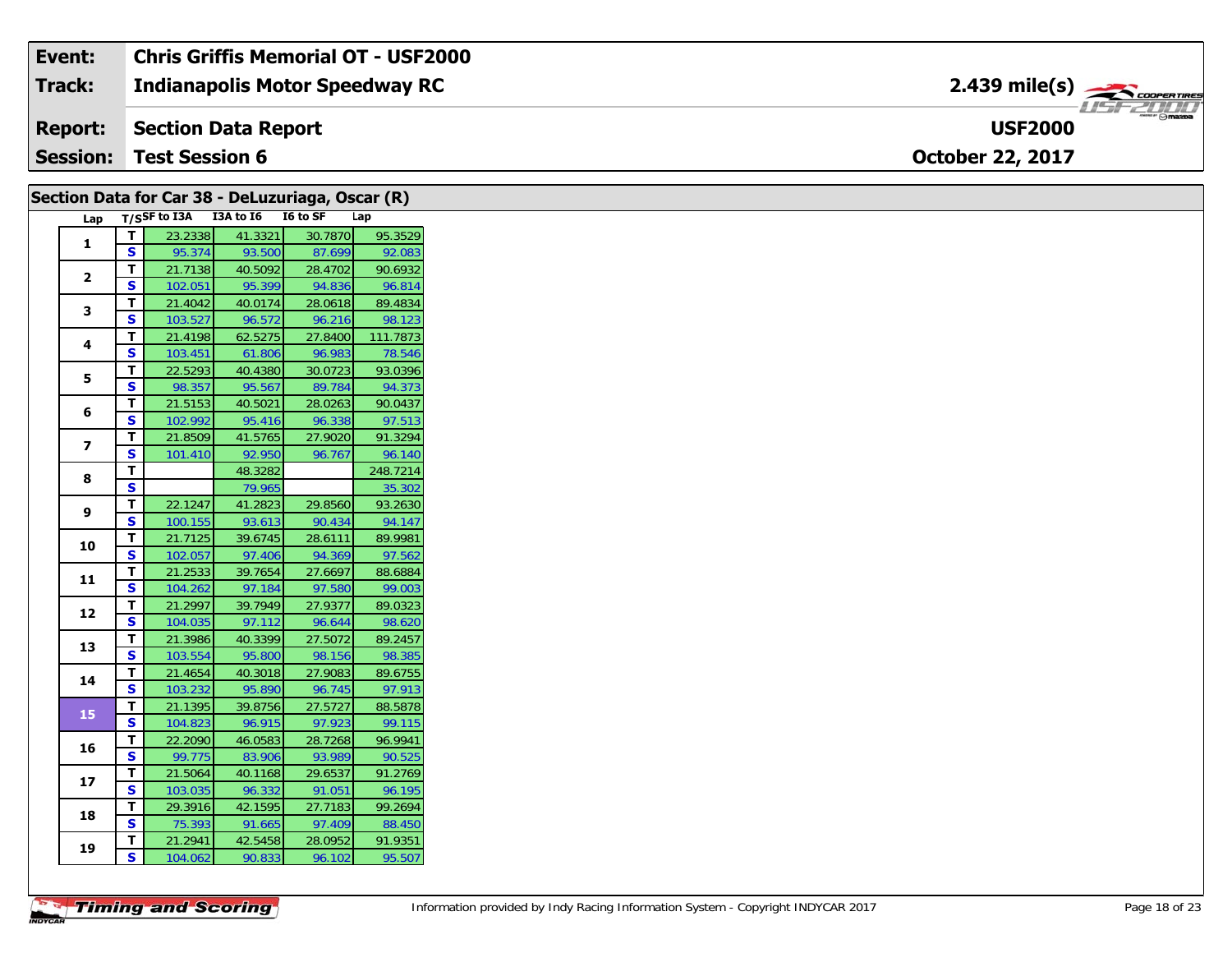| Event:         | Chris Griffis Memorial OT - USF2000   |                                                  |
|----------------|---------------------------------------|--------------------------------------------------|
| Track:         | <b>Indianapolis Motor Speedway RC</b> | $2.439$ mile(s) $\rightarrow$ $\sim$ coorerrings |
| <b>Report:</b> | Section Data Report                   | ™ omazna<br><b>USF2000</b>                       |
|                | <b>Session: Test Session 6</b>        | <b>October 22, 2017</b>                          |
|                |                                       |                                                  |

# **Section Data for Car 38 - DeLuzuriaga, Oscar (R)**

| Lap |   | T/SSF to I3A | <b>I3A to 16</b> | I6 to SF | Lap      |
|-----|---|--------------|------------------|----------|----------|
| 20  |   |              | 43.4651          |          | 363.1403 |
|     | S |              | 88.911           |          | 24.179   |
| 21  |   | 21.5696      | 40.3737          | 28.8475  | 90.7908  |
|     | s | 102.733      | 95.719           | 93.596   | 96.710   |
| 22  |   | 21.1778      | 40.2049          | 27.7260  | 89.1087  |
|     | S | 104.634      | 96.121           | 97.382   | 98.536   |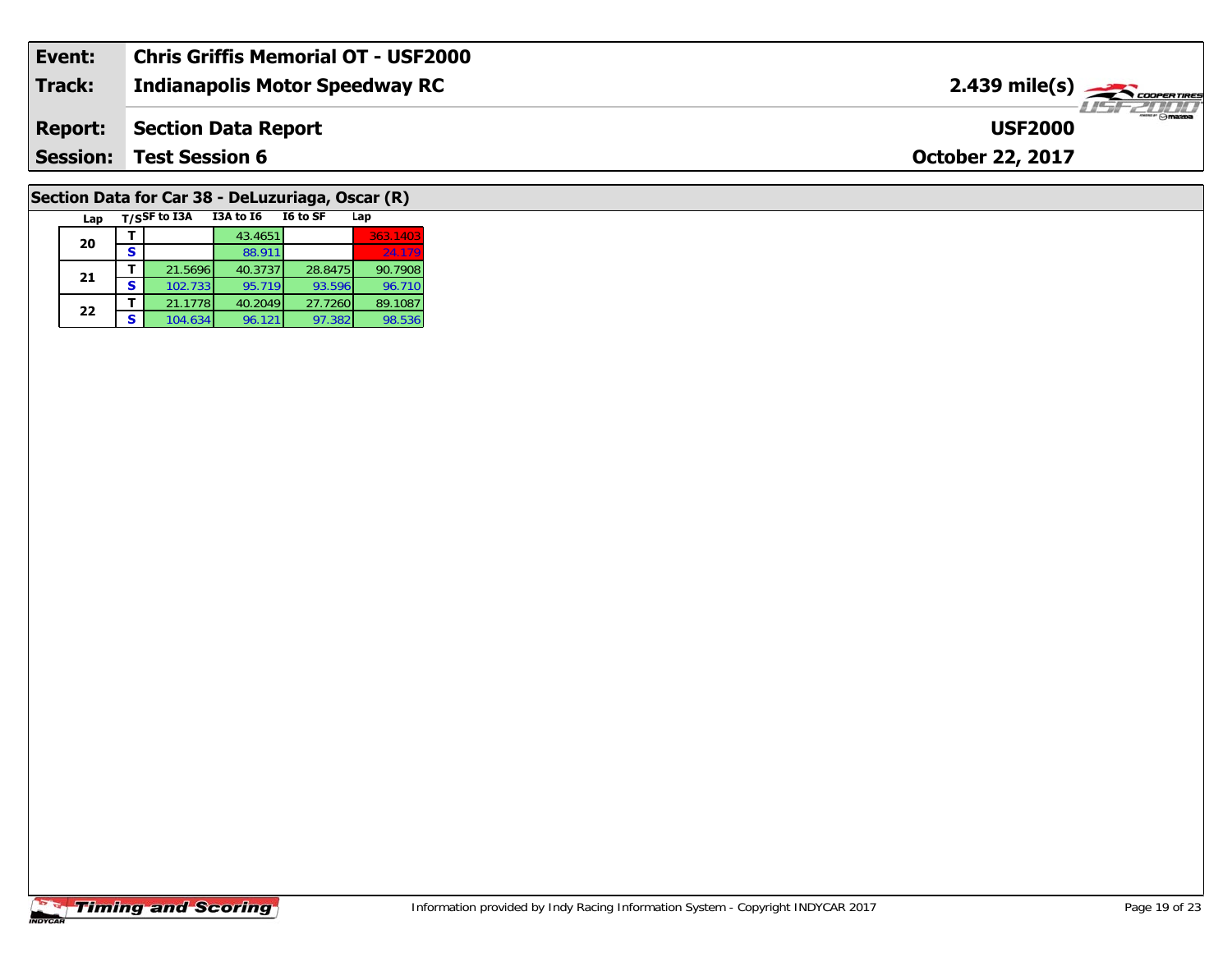| Event:          | <b>Chris Griffis Memorial OT - USF2000</b> |                               |
|-----------------|--------------------------------------------|-------------------------------|
| <b>Track:</b>   | Indianapolis Motor Speedway RC             | $2.439$ mile(s) $\rightarrow$ |
| <b>Report:</b>  | Section Data Report                        | $m = F$<br><b>USF2000</b>     |
| <b>Session:</b> | <b>Test Session 6</b>                      | <b>October 22, 2017</b>       |

|                         | Section Data for Car 80 - D'Orlando, Michael (R) |                                     |         |         |                    |
|-------------------------|--------------------------------------------------|-------------------------------------|---------|---------|--------------------|
|                         |                                                  | Lap T/SSF to I3A I3A to I6 I6 to SF |         |         | Lap                |
| $\mathbf{1}$            | T.                                               | 21.2501                             | 39.9203 | 27.9962 | 89.1666            |
|                         | $\mathbf{s}$                                     | 104.278                             | 96.807  | 96.442  | 98.472             |
| $\mathbf{2}$            | T                                                | 20.9281                             | 38.6940 | 27.2724 | 86.8945            |
|                         | S                                                | 105.882                             | 99.875  | 99.001  | 101.047            |
| 3                       | T.                                               | 20.7990                             | 38.5988 | 27.0596 | 86.4574            |
|                         | S.                                               | 106.539                             | 100.121 | 99.780  | 101.558            |
| 4                       | $\mathbf T$                                      | 20.6382                             | 38.5906 | 27.2462 | 86.4750            |
|                         | $\mathbf{s}$                                     | 107.369                             | 100.142 | 99.096  | 101.537            |
| 5                       | T.                                               | 20.6085                             | 38.7280 | 27.1070 | 86.4435            |
|                         | S.                                               | 107.524                             | 99.787  | 99.605  | 101.574            |
| 6                       | T                                                | 20.8038                             | 38.5345 | 27.1960 | 86.5343            |
|                         | S                                                | 106.515                             | 100.288 | 99.279  | 101.467            |
| $\overline{\mathbf{z}}$ | T.                                               | 20.7280                             | 38.6031 | 27.1749 | 86.5060            |
|                         | S                                                | 106.904                             | 100.110 | 99.356  | 101.500            |
| 8                       | $\mathbf T$                                      | 23.0042                             | 39.7693 | 28.7744 | 91.5479            |
|                         | S                                                | 96.326                              | 97.174  | 93.833  | 95.910             |
| 9                       | T.                                               |                                     | 40.9499 |         | 548.5812           |
|                         | $\overline{\mathbf{s}}$                          |                                     | 94.373  |         | 16.006             |
| 10                      | T.                                               | 20.9457                             | 38.8649 | 27.4469 | 87.2575            |
|                         | S.                                               | 105.793                             | 99.435  | 98.372  | 100.626            |
| 11                      | T                                                | 22.5278                             | 38.9077 | 27.0871 | 88.5226            |
|                         | S                                                | 98.363                              | 99.326  | 99.678  | 99.188             |
| 12                      | T                                                | 20.6938                             | 62.0248 | 27.1922 | 109.9108           |
|                         | S                                                | 107.081                             | 62.306  | 99.293  | 79.887             |
| 13                      | T                                                |                                     | 39.5330 |         | 265.4941           |
|                         | $\overline{\mathbf{s}}$                          |                                     | 97.755  |         | 33.072             |
| 14                      | T.                                               | 20.7299                             | 38.6064 | 27.0869 | 86.4232            |
|                         | <b>S</b>                                         | 106.894                             | 100.101 | 99.679  | 101.598            |
| 15                      | T                                                | 21.0426                             | 38.7289 | 27.1857 | 86.9572            |
|                         | $\mathbf{s}$                                     | 105.306                             | 99.78   | 99.317  | 100.974            |
| 16                      | T.                                               |                                     | 38.9034 |         | 298.7714           |
|                         | S                                                |                                     | 99.337  |         | 29.38              |
|                         | $\mathbf{T}$                                     | 20.6703                             | 38.5223 | 27.1138 | 86.3064            |
|                         |                                                  |                                     |         |         |                    |
| 17                      | S                                                | 107.203                             | 100.320 | 99.580  | 101.735            |
| 18                      | T.<br>$\mathbf{s}$                               | 20.7023                             | 38.5471 | 27.0885 | 86.3379<br>101.698 |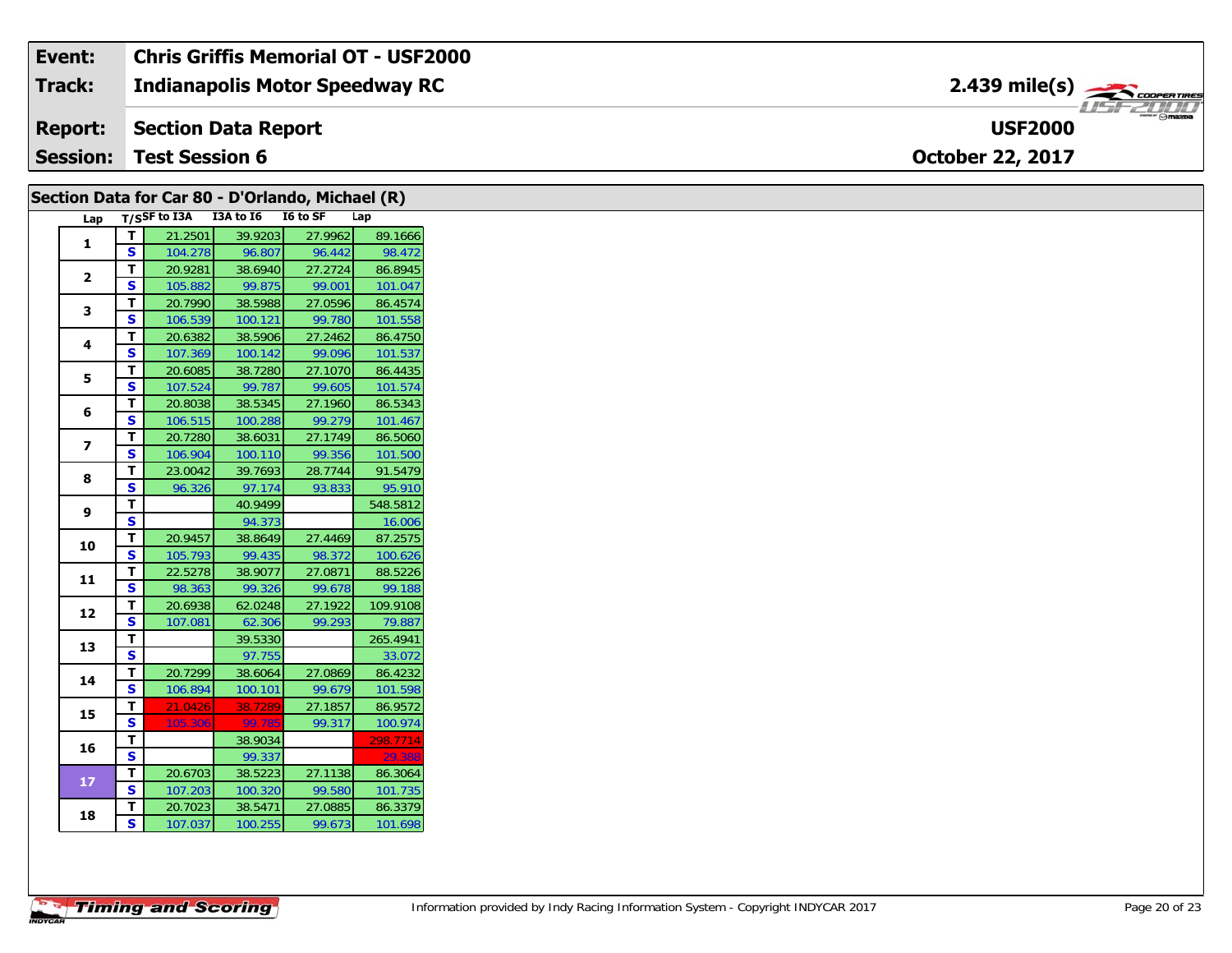#### Event: **Chris Griffis Memorial OT - USF2000** 2.439 mile(s) **Track: Indianapolis Motor Speedway RC USF2000 Report: Section Data Report Session: Test Session 6** October 22, 2017

| Section Data for Car 81 - Loomis, Jacob (R) |                         |                                 |                   |         |                    |  |  |
|---------------------------------------------|-------------------------|---------------------------------|-------------------|---------|--------------------|--|--|
| Lap                                         |                         | T/SSF to I3A I3A to I6 I6 to SF |                   |         | Lap                |  |  |
| $\mathbf{1}$                                | $\mathbf{T}$            | 21.1421                         | 39.3688           | 28.1187 | 88.6296            |  |  |
|                                             | $\overline{\mathbf{s}}$ | 104.810                         | 98.163            | 96.022  | 99.068             |  |  |
| $\overline{2}$                              | T                       | 20.8324                         | 38.8741           | 27.3787 | 87.0852            |  |  |
|                                             | <b>S</b>                | 106.368                         | 99.412            | 98.617  | 100.825            |  |  |
| 3                                           | $\mathbf T$             | 20.7611                         | 38.5448           | 27.3609 | 86.6668            |  |  |
|                                             | $\mathbf{s}$            | 106.734                         | 100.261           | 98.681  | 101.312            |  |  |
| 4                                           | T                       | 20.7299                         | 38.4304           | 27.1395 | 86.2998            |  |  |
|                                             | $\mathbf{s}$            | 106.894                         | 100.560           | 99.486  | 101.743            |  |  |
| 5                                           | T                       | 20.5862                         | 38.5741           | 27.0307 | 86.1910            |  |  |
|                                             | S                       | 107.641                         | 100.185           | 99.886  | 101.871            |  |  |
| 6                                           | $\mathbf{T}$            | 21.0469                         | 38.4848           | 27.0046 | 86.5363            |  |  |
|                                             | S                       | 105.284                         | 100.417           | 99.983  | 101.465            |  |  |
| $\overline{z}$                              | $\mathbf T$             | 20.7174                         | 38.7030           | 27.2353 | 86.6557            |  |  |
|                                             | <b>S</b>                | 106.959                         | 99.851            | 99.136  | 101.325            |  |  |
| 8                                           | $\mathbf T$             | 20.8165                         | 38.5428           | 27.0980 | 86.4573            |  |  |
|                                             | <b>S</b>                | 106.450                         | 100.266           | 99.638  | 101.558            |  |  |
| 9                                           | T<br>S                  |                                 | 44.1030           |         | 460.3889<br>19.072 |  |  |
|                                             | $\mathbf T$             | 21.1918                         | 87.625<br>38.8273 | 27.7869 | 87.8060            |  |  |
| 10                                          | $\mathbf{s}$            | 104.564                         | 99.532            | 97.168  | 99.998             |  |  |
|                                             | T                       | 20.8709                         | 38.4818           | 27.2331 | 86.5858            |  |  |
| 11                                          | $\mathbf{s}$            | 106.172                         | 100.425           | 99.144  | 101.407            |  |  |
|                                             | T                       | 20.8017                         | 38.5793           | 27.2267 | 86.6077            |  |  |
| 12                                          | $\mathbf{s}$            | 106.525                         | 100.171           | 99.167  | 101.381            |  |  |
|                                             | T                       | 20.6432                         | 38.6539           | 27.1429 | 86.4400            |  |  |
| 13                                          | $\mathbf{s}$            | 107.343                         | 99.978            | 99.474  | 101.578            |  |  |
|                                             | $\mathbf{T}$            | 20.5960                         | 38.3928           | 27.0819 | 86.0707            |  |  |
| 14                                          | S                       | 107.589                         | 100.658           | 99.698  | 102.014            |  |  |
|                                             | T                       | 20.5772                         | 38.5182           | 27.1064 | 86.2018            |  |  |
| 15                                          | $\overline{\mathbf{s}}$ | 107.688                         | 100.330           | 99.607  | 101.859            |  |  |
| 16                                          | $\mathbf{T}$            | 20.7111                         | 38.6518           | 27.1836 | 86.5465            |  |  |
|                                             | S                       | 106.991                         | 99.984            | 99.325  | 101.453            |  |  |
| 17                                          | T                       | 20.7726                         | 38.7345           | 27.0694 | 86.5765            |  |  |
|                                             | $\mathbf{s}$            | 106.675                         | 99.770            | 99.744  | 101.418            |  |  |
| 18                                          | $\mathbf{T}$            | 20.7372                         | 39.4273           | 27.1548 | 87.3193            |  |  |
|                                             | <b>S</b>                | 106.857                         | 98.017            | 99.430  | 100.555            |  |  |
|                                             |                         |                                 |                   |         |                    |  |  |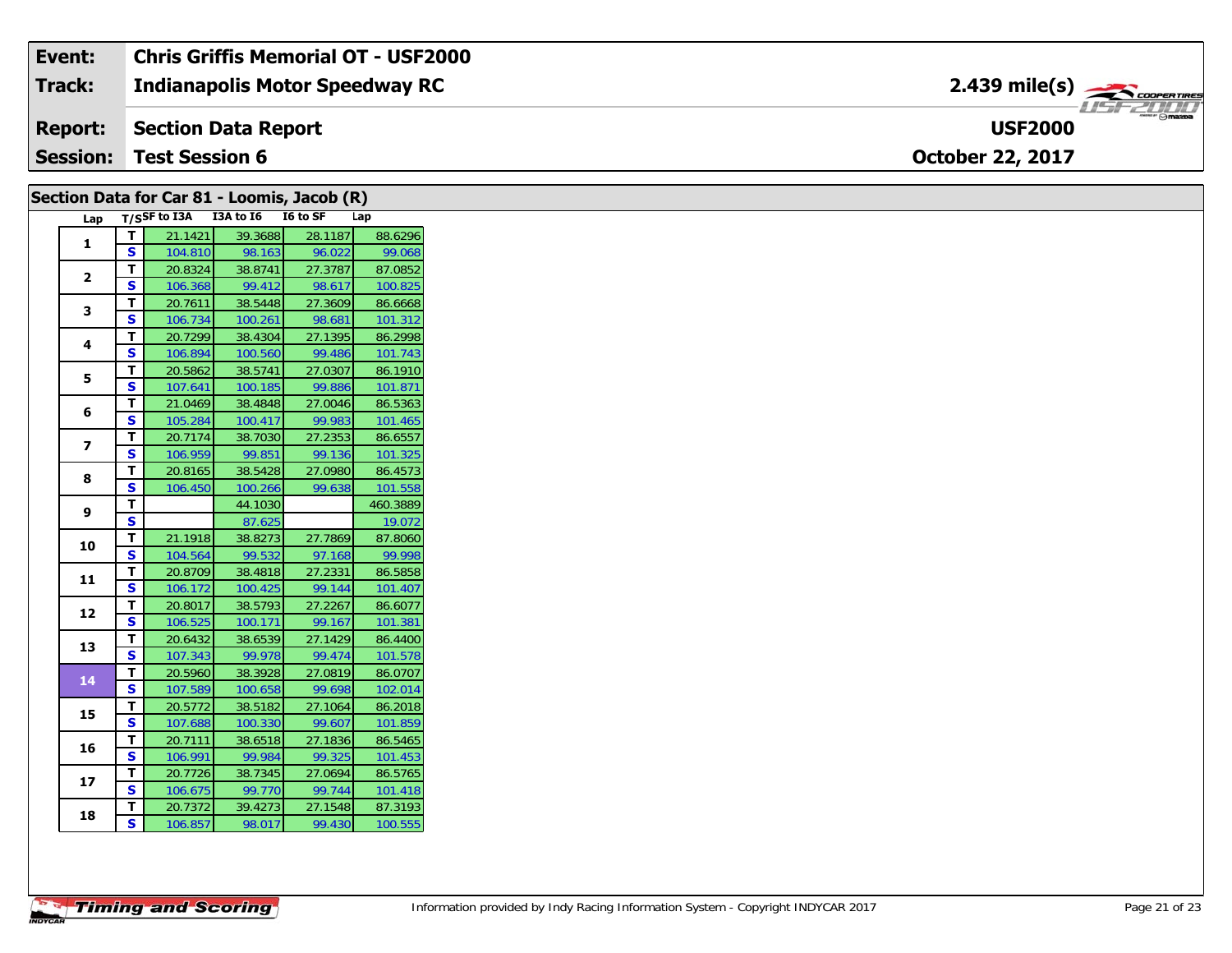#### **Indianapolis Motor Speedway RC Section Data Report October 22, 2017 Event: Chris Griffis Memorial OT - USF2000 Track: Report: Session: Test Session 6 USF2000**2.439 mile(s)

| Section Data for Car 90 - Gordon, Justin (R) |                         |                                     |                   |         |                     |  |  |
|----------------------------------------------|-------------------------|-------------------------------------|-------------------|---------|---------------------|--|--|
|                                              |                         | Lap T/SSF to I3A I3A to I6 I6 to SF |                   |         | Lap                 |  |  |
| $\mathbf{1}$                                 | $\overline{\mathbf{r}}$ | 21.1104                             | 39.4276           | 28.1033 | 88.6413             |  |  |
|                                              | <b>S</b>                | 104.968                             | 98.016            | 96.074  | 99.055              |  |  |
| $\overline{2}$                               | T                       | 25.1758                             | 39.5970           | 27.7084 | 92.4812             |  |  |
|                                              | $\mathbf{s}$            | 88.017                              | 97.597            | 97.443  | 94.943              |  |  |
| 3                                            | T                       | 20.8737                             | 39.5741           | 27.5858 | 88.0336             |  |  |
|                                              | S                       | 106.158                             | 97.653            | 97.876  | 99.739              |  |  |
| 4                                            | $\mathbf T$             | 20.7832                             | 39.0440           | 27.4133 | 87.2405             |  |  |
|                                              | S                       | 106.620                             | 98.979            | 98.492  | 100.646             |  |  |
| 5                                            | T                       | 20.7362                             | 38.9731           | 27.3357 | 87.0450             |  |  |
|                                              | S                       | 106.862                             | 99.159            | 98.772  | 100.872             |  |  |
| 6                                            | T.<br><b>S</b>          | 21.1072<br>104.984                  | 39.1493           | 27.4638 | 87.7203             |  |  |
|                                              | $\mathbf{T}$            |                                     | 98.713<br>42.0489 | 98.311  | 100.095<br>231.5391 |  |  |
| $\overline{ }$                               | S                       |                                     | 91.906            |         | 37.922              |  |  |
|                                              | T                       | 21.1852                             | 38.9263           | 27.8213 | 87.9328             |  |  |
| 8                                            | $\mathbf{s}$            | 104.597                             | 99.279            | 97.048  | 99.854              |  |  |
|                                              | $\mathbf{T}$            | 20.8665                             | 38.6127           | 27.3744 | 86.8536             |  |  |
| 9 <sup>°</sup>                               | <b>S</b>                | 106.195                             | 100.085           | 98.632  | 101.094             |  |  |
|                                              | $\mathbf T$             | 20.7525                             | 38.8430           | 27.3373 | 86.9328             |  |  |
| 10                                           | $\mathbf{s}$            | 106.778                             | 99.491            | 98.766  | 101.002             |  |  |
|                                              | T                       | 20.8254                             | 39.7078           | 27.3714 | 87.9046             |  |  |
| 11                                           | $\mathbf{s}$            | 106.404                             | 97.325            | 98.643  | 99.886              |  |  |
|                                              | T                       | 20.7441                             | 38.8549           | 27.3966 | 86.9956             |  |  |
| 12                                           | <b>S</b>                | 106.821                             | 99.461            | 98.552  | 100.929             |  |  |
| 13                                           | T                       | 20.8731                             | 39.6505           | 27.6186 | 88.1422             |  |  |
|                                              | $\mathbf{s}$            | 106.161                             | 97.465            | 97.760  | 99.616              |  |  |
| 14                                           | T                       | 21.0839                             | 39.1990           | 28.1044 | 88.3873             |  |  |
|                                              | <b>S</b>                | 105.100                             | 98.588            | 96.070  | 99.340              |  |  |
| 15                                           | $\overline{t}$          |                                     | 38.9452           |         | 433.1446            |  |  |
|                                              | $\overline{\mathbf{s}}$ |                                     | 99.230            |         | 20.271              |  |  |
| 16                                           | T                       | 20.8925                             | 38.9471           | 27.3437 | 87.1833             |  |  |
|                                              | $\mathbf{s}$            | 106.062                             | 99.225            | 98.743  | 100.712             |  |  |
| 17                                           | T.                      | 20.9565                             | 40.8839           | 27.3048 | 89.1452             |  |  |
|                                              | <b>S</b>                | 105.739                             | 94.525            | 98.884  | 98.495              |  |  |
|                                              | T                       |                                     | 42.5871           |         | 295.7756            |  |  |
| 18                                           | $\overline{\mathbf{s}}$ |                                     | 90.745            |         | 29.686              |  |  |